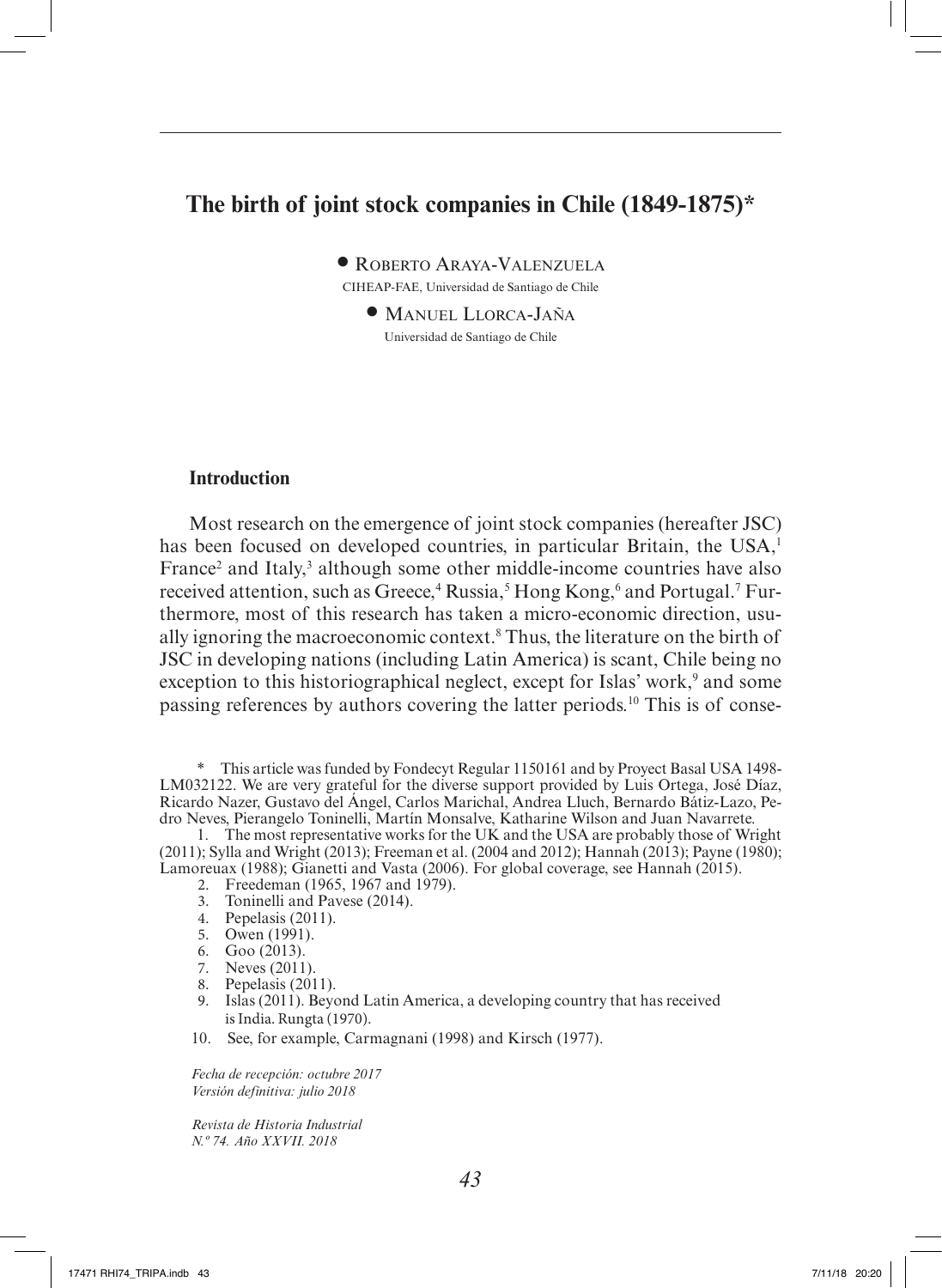quence, because the entrepreneurship of native businessmen in peripheral countries and private capital formation (including the emergence of big companies) are two phenomena that have been overlooked as a result of this neglect, with both being important determinants of economic growth. Furthermore, the emergence of stock exchanges<sup>11</sup> that followed the start-ups of the first JSC in Latin America has also been overlooked.<sup>12</sup>

Thus, this article makes a contribution to the general literature on this topic by researching the Chilean case, about which almost nothing has been published. This will be an important contribution, we believe, for those interested in the emergence of big companies in Latin America, the impact of entrepreneurs who had a larger range of forms of business organization,<sup>13</sup> or those assessing the links between the beginnings of joint stock markets and economic growth.14 It is well known that capital markets, including corporate ones, can more efficiently allow the transfer of resources across sectors of the economy,15 which is particularly relevant in countries where the banking sector is little developed, as Chile's was before 1850. This paper will also interest those researching the entrepreneurial strategies of some members of the Latin American economic elites of the period (i.e. the main shareholders of some countries), in particular the heads of some of the main family company groups.

As far as Latin America is concerned, the main works dealing with the emergence of JSC are those of Musacchio, Hanley and Levy for Brazil;<sup>16</sup> Haber for Mexico and Brazil;<sup>17</sup> Moreno-Lázaro, Riguzzi and Lagunilla-Iñarritu for México,<sup>18</sup> and Guy, Seibert, Adelman and Lluch for Argentina.<sup>19</sup> Their main findings are that: JSC contributed to the business financing of local projects, in particular big ones; JSC provided new and important legal alternatives other than business organizations for local entrepreneurs, thus widening the pool of the sort of enterprises they could undertake; the main JSC in Latin America emerged in banking and railways, two sectors suffering

11. The pioneer stock exchanges in Latin America were Sao Paulo (1850), Buenos Aires (1854), Havana (1859) and Lima (1863). Chile and Mexico came much later, creating their first stock exchanges in 1893 and 1895, respectively.

12. Moreno-Lázaro (2015). We know little about the birth of the first stock exchanges in Latin America, except for those created in Havana (Moreno-Lázaro, 2013), Santiago de Chile (Couyoumdjian et al., 1993) and Rio de Janeiro (Levy, 1977).

13. Gómez-Galvarriato and Musacchio (2008).

14. Pepelasis (2011); Neves (2011); Toninelli and Pavese (2014).

15. Hanley (1998).

16. Musacchio (2009), Hanley (1998) and Levy (1977).

17. Haber (1991).

18. Moreno-Lázaro (2015 and 2017), Riguzzi (2006), Lagunilla-Iñarritu (1973).

19. Guy and Seibert (1982), Adelman (1999), Lluch (2017). Unfortunately, for other Chilean neighbours, there is nothing written for Peru, even though there were many JSC operating there by the 1860s.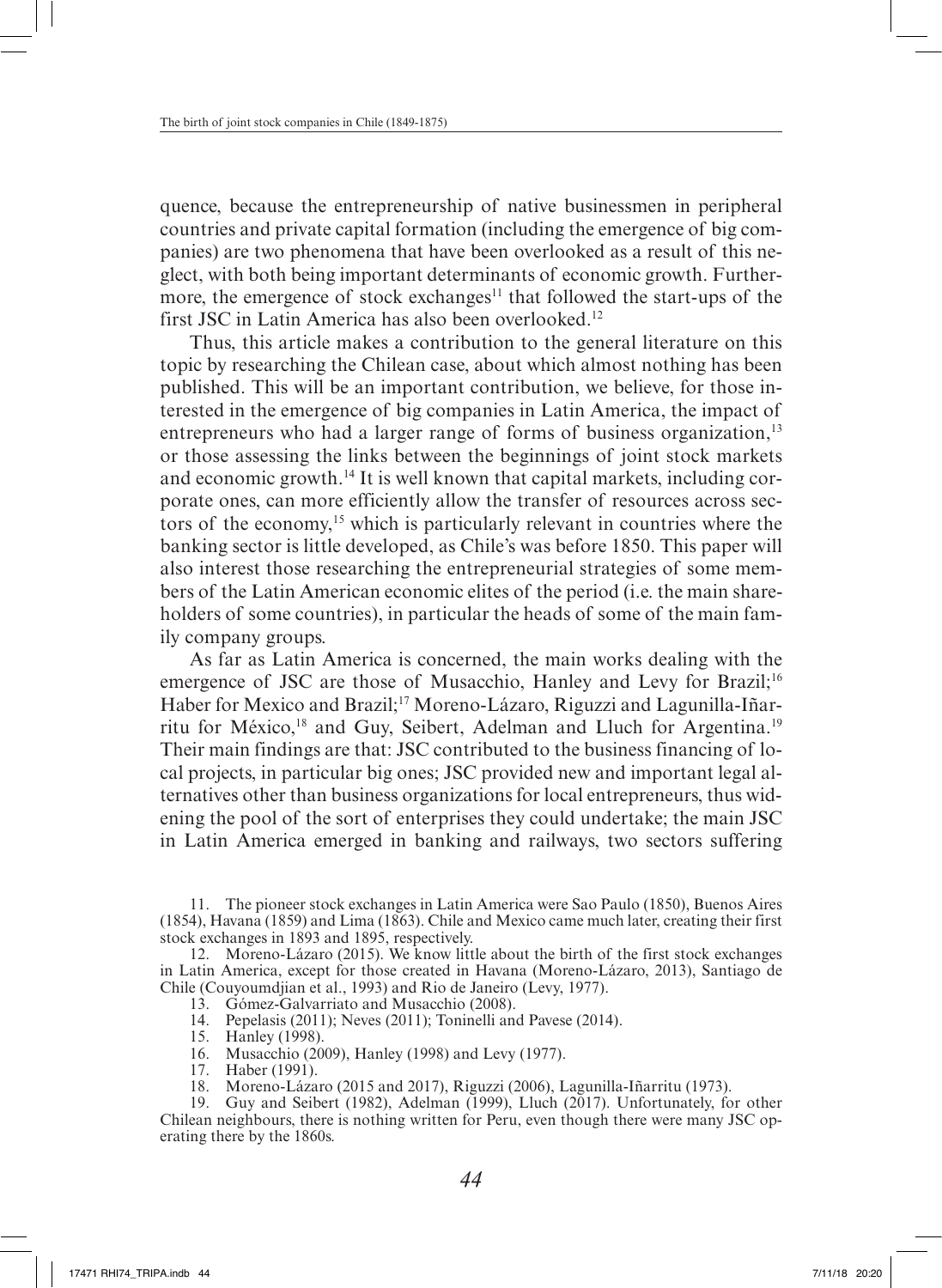strong economic backwardness; the newly created JSC promoted the creation of strong financial sectors, business expansion, and in many cases industrialisation, thus contributing to the modernization of the economy; new legal frameworks consolidating commercial jurisprudence (e.g. the promulgation of incorporation laws, banking laws and commercial codes) were crucial in promoting the emergence and consolidation of JSCs, and later on the stock exchanges.

Thus, in this article we cover the period between 1849, when the first joint stock company was created in Chile, and 1875, when the world economic crisis that started in 1873 hit the Chilean economy, before the beginning of the nitrate era (1880-1930), when nitrate became the star of the economy. During the third quarter of the nineteenth century there was an important export boom in the Chilean economy, as we shall see in the next section, linked to a transition to industrial capitalism, which triggered the emergence of many JSC. Given that the first Chilean Stock Exchange was created in 1893, in Santiago,<sup>20</sup> all these JSC were obviously not traded on stock exchanges, and must therefore be classified as "close corporations" or private companies.

We are particularly interested in showing the frequency, size, number of shareholders and sectorial distribution of these pioneer joint stock companies for this quarter of a century, but also in identifying who were the main players during this stage of Chilean economic development, and why joint stock companies emerged and developed in Chile at that particular time. In so doing we shall engage with the composition of the economic elites of the third quarter of the nineteenth century. All related information regarding number of shareholders, their names, and so on, will be an important contribution to general studies of JSC because, as highlighted by Hannah in his world census of corporations *circa* 1910, information on the number of owners and their identities is usually sparse, $21$  and indeed more often than not JSC entrepreneurs have been rendered invisible in other works dealing with the birth of JSC in Latin America.

Our main sources of information were the Notarial Archives of Valparaiso and Santiago (1850-1875), where most JSC (93%) were created during the period covered by our study.22 These collections are available in the Chilean National Archives, Archivo Nacional de la Administración (ARNAD-ANCH-AN hereafter). We also consulted the Government's Bulletin of Laws and De-

- 20. Couyoumdjian et al. (1993).
- 21. Hannah (2015).

<sup>22.</sup> In other, peripheral countries, the same concentration in one or two hubs was observed. For instance, Lisbon and Porto concentrated 81% of all JSC created in Portugal before 1914. Neves (2011).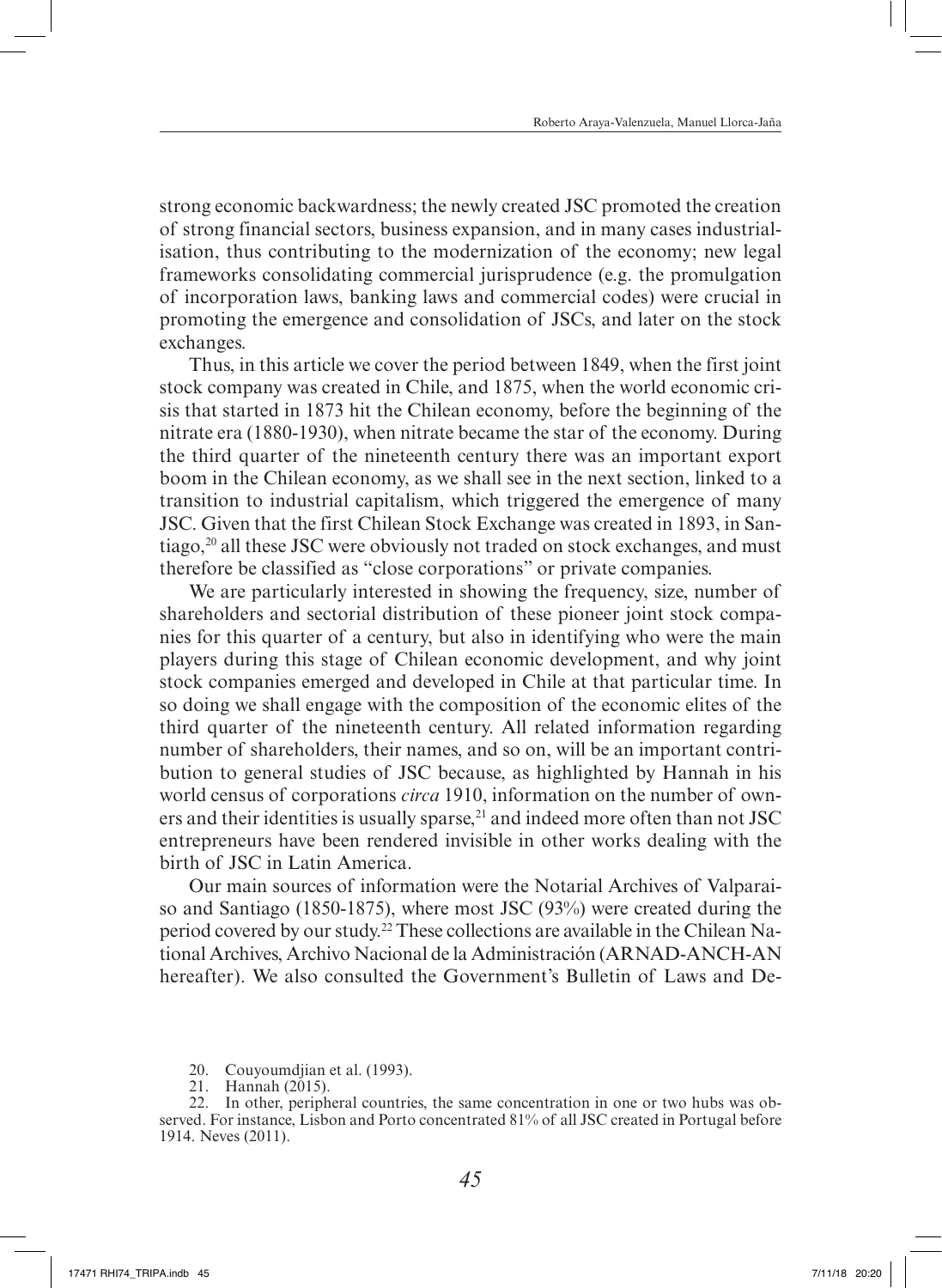crees (from 1854 to 1874),<sup>23</sup> *El Araucano* newspaper,<sup>24</sup> and the Treasury Archive (ANCH-MH hereafter, 1850-1875).<sup>25</sup> From these sources, plus the status of some JSC we managed to find,<sup>26</sup> we obtained the constitution acts of all JSC created in Chile between 1849 and 1875, and built two databases of all JSC created in Chile between 1849 and 1875. This is the first time such databases have been created, at least for this period. The variables we entered were: company name, shareholders' names (and numbers), investments made by these shareholders (number of shares times unitary value), number of shares, year of formation, place of formation, nominal capital, $27$  capital paid at the moment of incorporation, and the sector of the economy in which the company operated (we obtained this through the declared purpose of the company, according to themselves). Of these two databases, one was for companies (about 2,500 records for 181 companies), and the other for shareholders (around 60,000 records for some 3,200 shareholders). This information allows us to assess, for example, how concentrated or deconcentrated the ownership of these JSC was, as well as ranking the main companies and shareholders, amongst other indicators.

This paper has been divided into four sections. The next section provides a brief survey of Chilean economic history for the period under consideration, in order to better understand the context within which JSC emerged and developed in Chile. Then, we deal with the starting up of the first joint stock companies, but in particular with the legal framework upon which they were created. Section four examines the data and aggregated results, and a final section focuses on the main shareholders of the period, before concluding.

# **Chilean economic history: principal economic transformations,**  *c***. 1849-1875**

Chilean economic historians tend to divide the economic history of the country into several periods: (i) colonial (c.1550-1810); (ii) young independent republic or the first export economy (c.1810-1879); (iii) nitrate era (c.1880-

<sup>23.</sup> JSC needed to be authorized by the government, as we shall see later on, and this authorization had to be published in the Chilean Official Bulletin of Laws and Decrees.

<sup>24.</sup> This newspaper also published the Government's Laws and Decrees, including the approval of JSC.

<sup>25.</sup> In Appendix 1 we provide further details on the volumes we have used to build our databases.

<sup>26.</sup> We have not listed in the bibliography the statutes we found of some JSC for reasons of space.

<sup>27.</sup> We converted all figures in Chilean pesos into pounds sterling, to facilitate comparisons with other countries, and because sterling is better known than Chilean pesos to scholars of other countries. Since inflation in the UK was not high during this period, we have provided the aggregated data on pounds sterling for each year.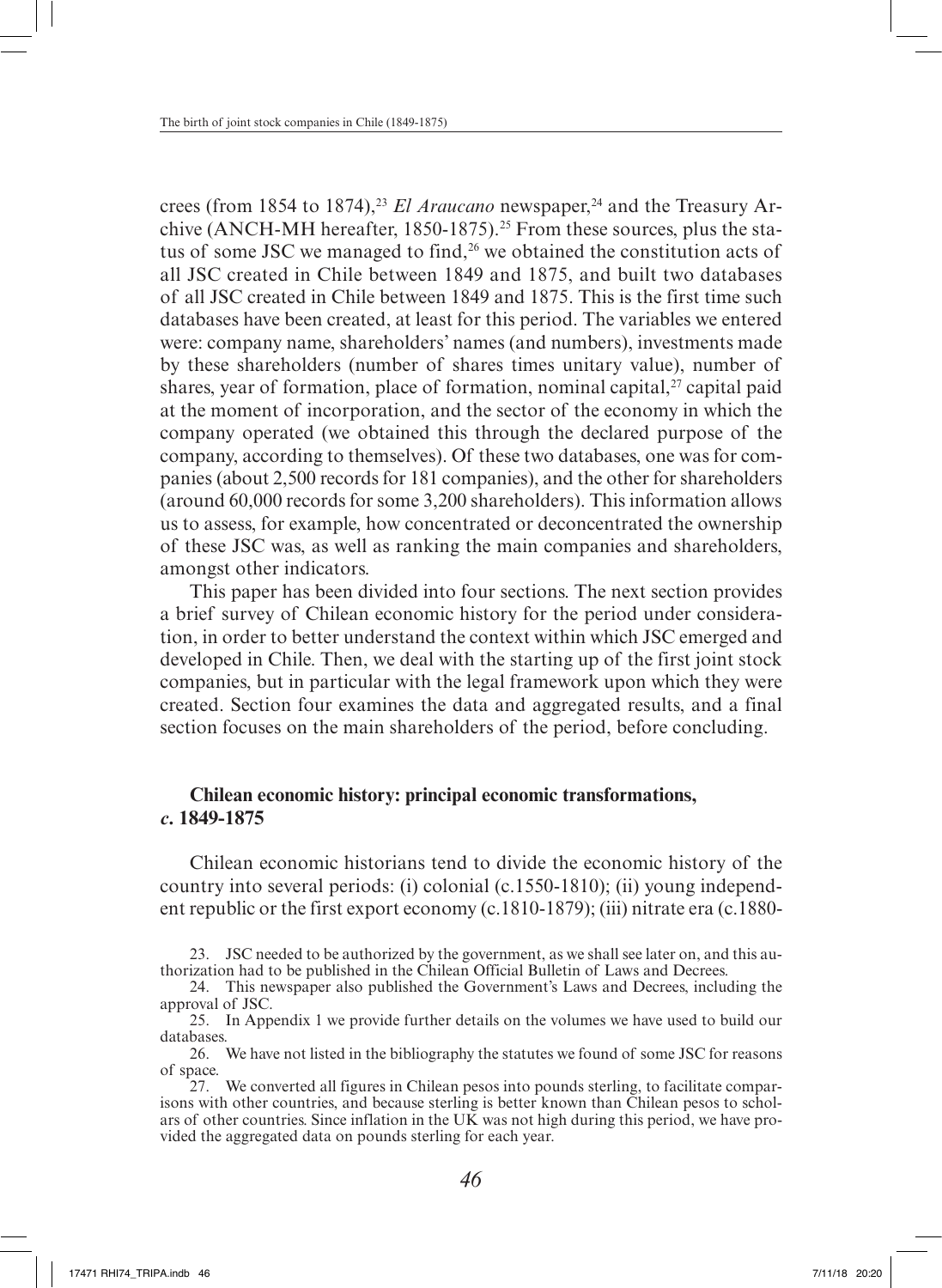1930); (iv) inward-looking development, led by the state (c.1930-1973); and (iv) neoliberal era (c.1973 to present days). The period we are to cover here belongs to the second stage, from the late 1840s to the mid-1870s. But let's start with a brief sketch of the first decades after independence from Spain, c.1810s-1830s. During those decades, the country consolidated a successful process of entry into the expanding world economy. The available data on GDP per capita is poor, but alternative indicators suggest a more optimistic picture: agricultural, copper and silver production increased, population height was higher than in colonial times, while the population grew and terms of trade improved. Furthermore, there were some positive institutional developments taking place. All these changes made possible the sustained growth that took place from the 1840s, and must be seen as more important than the growth record itself during the  $1810s-1830s$ <sup>28</sup>

That said, the economic backwardness of the country was still evident: the internal transport network was precarious, lacking railways, canals and decent roads, as well as a public transport system. In addition, there was no banking sector, private loans were mainly informal arrangements, and big project investments were unheard of.29 The main lenders during this period were foreign merchant houses (British and American), who advanced monies to local producers, and who in turn dominated Chilean foreign trade services, such as freight and insurance.30 Thus, the lack of a proper banking sector, let alone a stock exchange, made interpersonal sources of finance difficult to obtain, as was the case in other Latin American countries around this time.<sup>31</sup> In turn, direct foreign investment was unimportant: a handful of British mining companies were created to operate in Chile as part of the boom of the 1820s, but they failed quickly, and although there was a British loan to the Chilean government in the 1820s, it was quickly defaulted on and nothing else was lent to the state until the second half of the century.<sup>32</sup>

The following decades of the nineteenth century, from the late 1840s up to the mid-1870s, were characterised by higher economic growth, led by the export sector, and mining products in particular, with copper and silver leading the way.33 By the mid-1850s Chile had become the world's leading copper supplier.<sup>34</sup> There was an undeniable export boom during this period, as the average growth of export values was 5% per annum between 1850 and 1873,

28. Llorca-Jaña and Navarrete-Montalvo (2017).

29. Islas (2011); Llorca-Jaña (2012). A similar situation was observed in Mexico and Brazil for most of the period covered by this paper. Haber (1991).

- 30. Llorca-Jaña (2012); Cavieres (1988).
- 31. Haber (1991).

- 33. Ortega (2005); Couyoumdjian et al. (1993).
- 34. Oppenheimer (1982); Couyoumdjian et al. (1993).

<sup>32.</sup> Rippy (1947).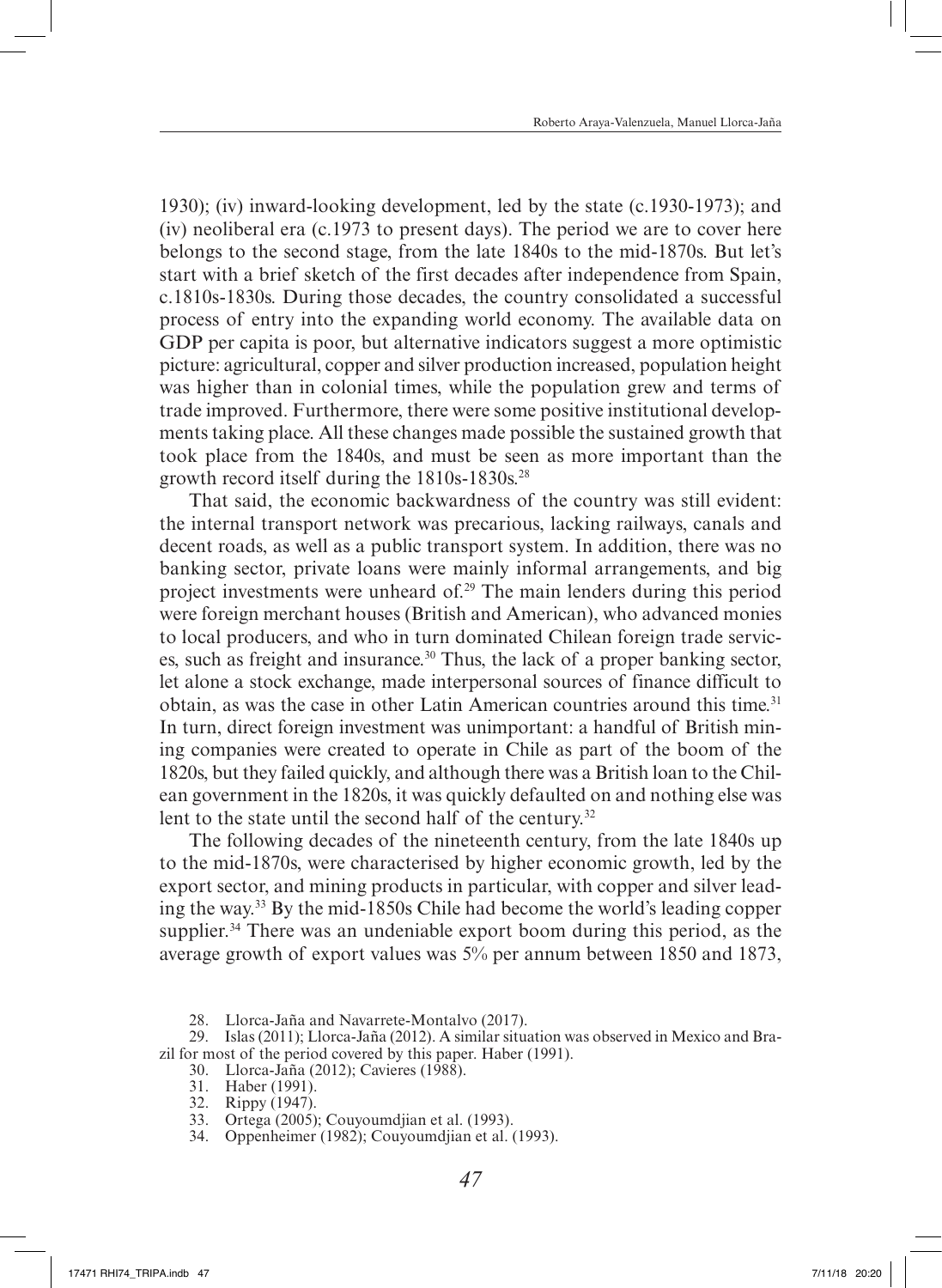while Valparaiso's tonnage trebled between 1845-9 and 1870-9.<sup>35</sup> Copper was the star of the period, constituting 42% of the value of all Chilean exports between 1844 and 1879,<sup>36</sup> quadrupling its physical production during this period.37 In turn, the growth of the mining sector triggered further production in the agricultural sector, which also benefited, temporarily, from the gold rushes of California and Australia, where Chilean wheat and flour were extensively exported during a short boom.38 Later on, during the 1860s-1870s, Chilean wheat started to be exported to Britain in sizeable quantities.<sup>39</sup>

As a natural consequence of the export boom and the economic growth associated with the third quarter of the nineteenth century, fiscal revenues (mainly linked to trade duties) increased during this period, and part of them went to finance railways, docks and roads, in association with the private sector. Thus, the state also became an active entrepreneur during this period. Other positive developments were the modernisation of the financial and banking sector, thanks to the opening of the first modern banks.<sup>40</sup> As we shall see, this economic boom is related to the emergence of JSC. Likewise, these were also good times for the international economy, characterised by an important increase in world trade, the lowering of freight rates, the lowering of international import duties, the expansion of railways worldwide and of shipping tonnage. Finally, foreign direct investment also increased during the third quarter of the century, but in the Chilean case only slowly.41

In all, the 1820s-1870s was a good time for the Chilean economic elites, which accumulated surplus capital coming from the profits made in the export sector (mining and agricultural), which provided the financial resources and muscles for JSC births. Many big Chilean family companies decided to expand their own enterprises, or to start big new investment projects, $42$  which in many cases needed further capital that was raised on the stock market, often linked to industrial projects, such as the activities performed by the Cousiño group.43 Incorporation allowed Chilean entrepreneurs to create larger organizations, now able to undertake projects unviable before, to integrate vertically, to promote industrialisation, to be more efficient, and to increase market power.<sup>44</sup> Thus, they often transformed their own companies into JSC (e.g. Cousiño's coal complex), while retaining a significant stake in their own-

- 35. Ortega (2005).
- 36. Valenzuela (1995).
- 37. Ortega (2005).
- 38. Cariola and Sunkel (1982).
- 39. Oppenheimer (1982).
- 40. Ross (2003).
- 41. Rippy (1948).
- 42. Islas (2011).
- 43. Nazer, Llorca-Jaña and Navarrete-Montalvo (2017).
- 44. On the theoretical side of this, see Sylla and Wright (2013).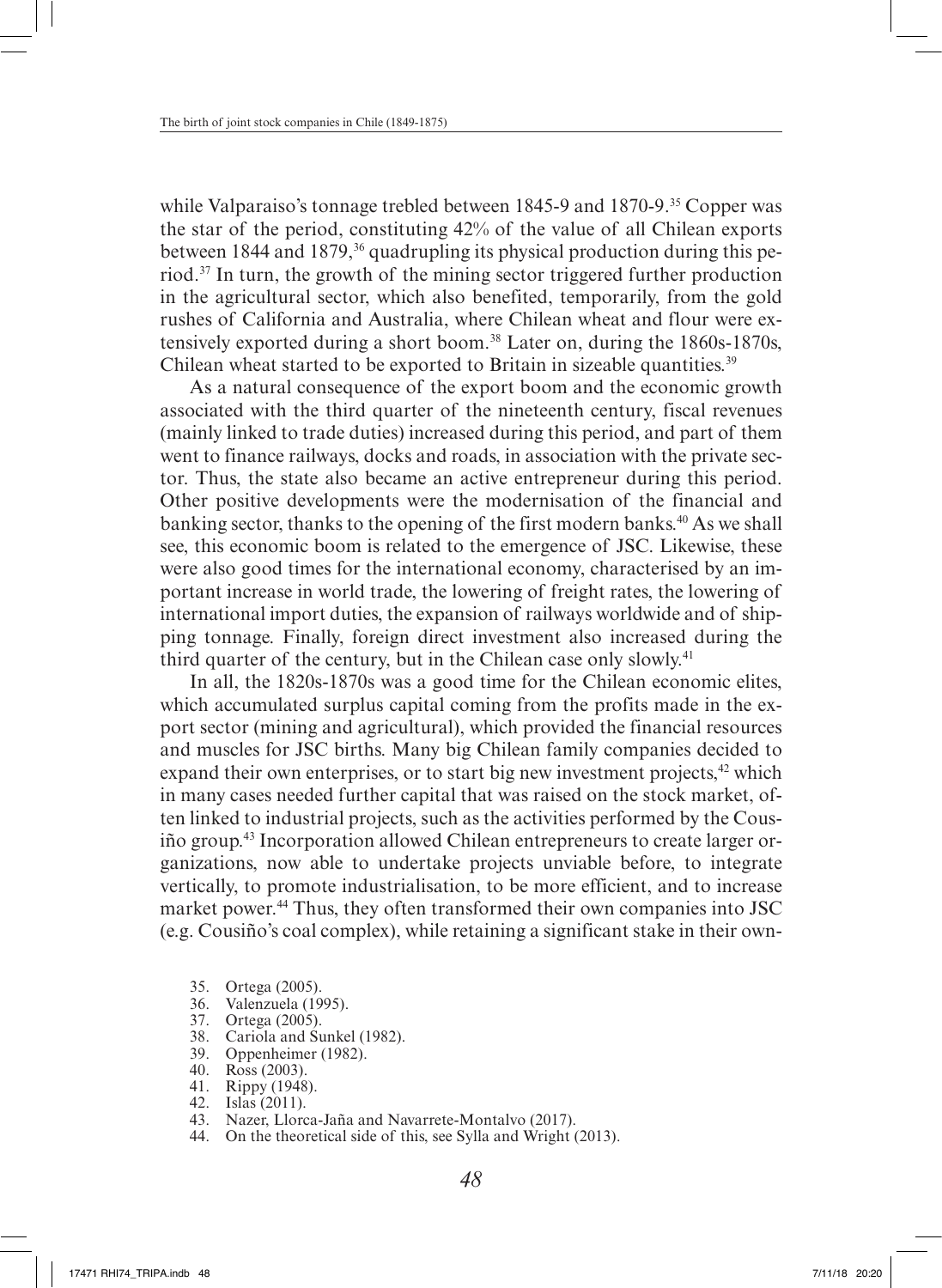ership. Likewise, in many cases, several businessmen would join forces to raise capital to launch enterprises to serve the whole nation. Such was the case, for instance, with the first railways in Chile, which gathered 12 major investors in 1849 to build a railway between Copiapó (a mining district) and Caldera (the nearest exit port).<sup>45</sup> Thanks to the emergence of JSC, and a market for them, local businessmen, who before had to rely on their families or extended kinship groups to raise finance, were now able to expand their financing opportunities, as happened elsewhere in many other Latin American countries.46 Finally, additional capital surplus led businessmen (not only from the elite but also from the middle-ranks) to invest in shares of other companies, if they deemed them profitable, even in new and formerly unexplored sectors. In all, it is clear that there was a strong link between the emergence of the corporate sector, a transition to industrial capitalism, and the broader macroeconomic context of the country.

Regarding the composition of local economic elites, it is believed that during this period a new Chilean business elite emerged, more liberal, linked to mining and trade, and partially replacing the old landed aristocratic elite remaining from the colonial period.47 In 1882, Vicuña Mackenna estimated the fortune of the 59 richest people of Chile, and of these 84% were linked to new families associated with mining, industry, trade and banking sectors, while the remaining share were linked to old landed families.<sup>48</sup> Of these 59 top families, 50 of them (85%) invested in the 181 JSC that were created in Chile in our period of study. That is to say, the new economic elite was enthusiastic about JSC. That said, it would be difficult to ensure that these "new" fortunes were not entirely related to the agricultural sector, since there was also some important continuity: many of those who made their fortune in mining, manufacturing and trade, had previously accumulated capital in the agricultural sector  $49$ 

### **Joint stock company start-ups in Chile and their legal framework**

There is some controversy on which was the first JSC in Chile, since many were created even before the promulgation of the first JSC law of the coun-

- 46. Haber (1991).
- 47. Nazer (2017).
- 48. Nazer (2000).

<sup>45.</sup> Compañía del Ferrocarril de Copiapó (1856). The investors were: Candelaria Goyenechea, Diego Carvallo, Agustín Edwards, Vicente Subercaseaux, Blas Ossa, Gregorio Ossa, Domingo Vega, Tocornal Brothers, José Cifuentes, José María Montt, William Wheelwright, Manuel del Carril and Matías Cousiño.

<sup>49.</sup> Llorca-Jaña, Robles, Navarrete-Montalvo and Araya-Valenzuela (2017).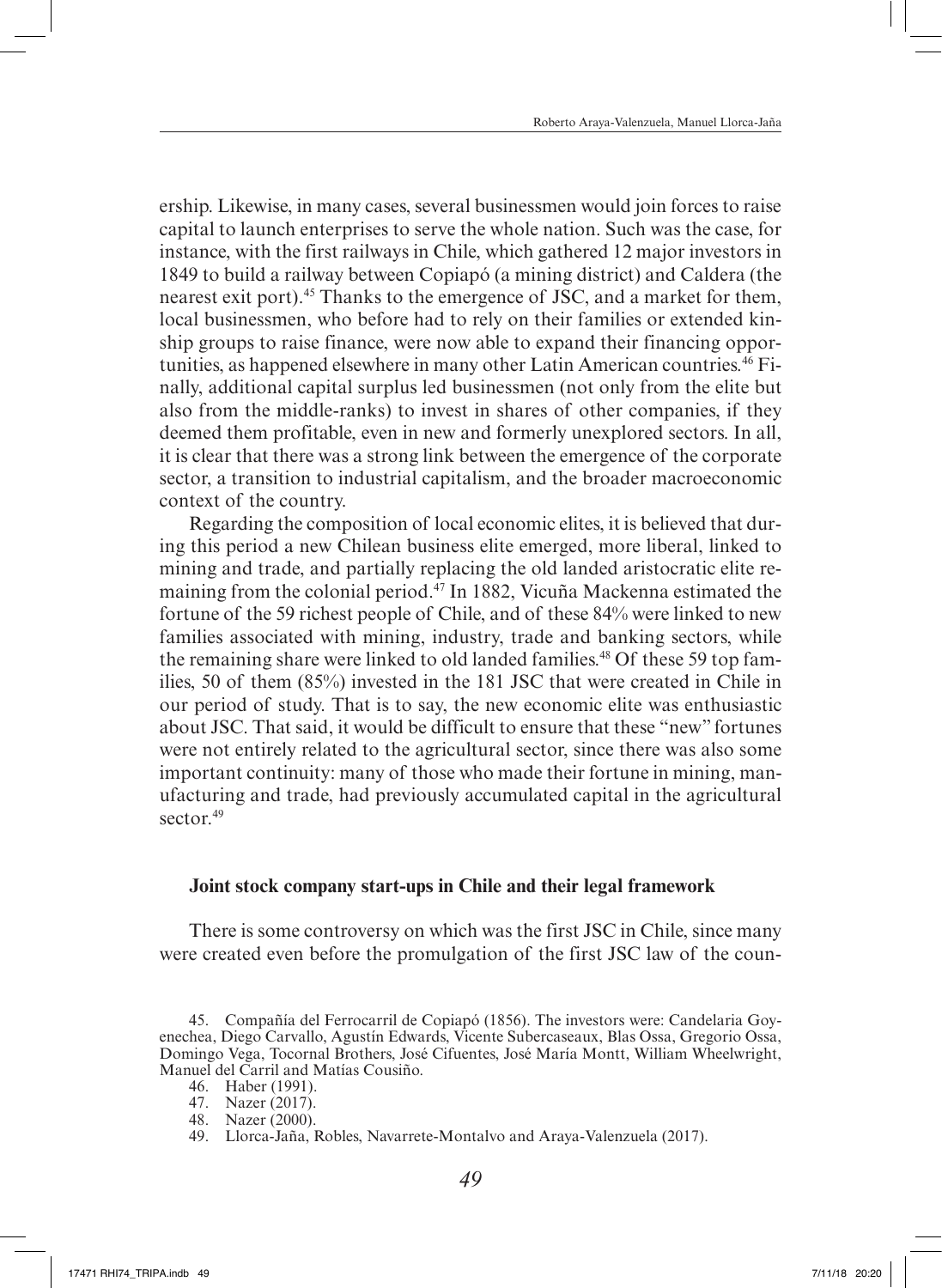try,50 in 1854, almost at the same time as the first JSC law was created in Mexico.51 According to Marcial Gónzalez, a distinguished lawyer and politician, the first JSC was launched in Chile in the early 1840s, called Compañía de Dilijencias (sic), to carry passengers between Valparaiso and Santiago, with a nominal capital of £8,000.52 Likewise, in 1842 the Compañía Chilena de Azogues was also organized, to extract quicksilver in Punitaqui, also as a JSC.53 We have not been able to locate more references to these companies, but we do know that before 1854 the following JSC were established in Chile, despite the lack of regulation: Compañía del Camino Ferrocarril de Copiapó (1849, railways); Bezanilla, Maclure y Compañía (1851, a bank); Ferrocarril entre Santiago y Valparaíso (1852, railway); Compañía Chilena de Seguros  $(1853,$  insurance company). Thus, when in 1854 the first<sup>54</sup> legal body regulating JSC in the country (the JSC law) was promulgated, a few such companies were already in existence. Furthermore, it is also believed that many other companies could be taken as pseudo JSC, and when the 1854 law was passed, many quickly adopted, legally, the JSC form.<sup>55</sup>

According to the JSC law of 1854,<sup>56</sup> for a JSC to exist it needed an official government decree declaring its existence. The government had also to: authorize its statutes (and any subsequent modification of them); authorize any time extension to those JSC created for a limited period; establish the share of the nominal capital and the reserve fund needed to operate. The government also reserved the right to dissolve any JSC, if needed.<sup>57</sup> That is, JSC were seen as a potential menace to the economic system given their perceived risky nature,<sup>58</sup> and this explains why the executive power had so much control over them.59 Regarding internal government issues, Chilean JSC were to be governed by two institutions: the general assembly and the directorate, although it was the general assembly that elected the directorate and also the body that

50. Hannah (2015) shows that, worldwide, joint stock companies were usually formed before enabling legislation, with or without government authority.

51. Gómez-Galvarriato and Musacchio (2008).

52. Gónzalez (1872). Before that, according to Escobar (1959), the Maipo Canal company was a de facto JSC, and had been created in 1806, recognized formally as a JSC in 1854.

53. Couyoumdjian et al. (1993).

54. There is also some controversy about whether the 1854 JSC law was actually the first one or not. According to Andrades (2011), previous to the establishment of the railway JSC, Ferrocarril entre Santiago y Valparaíso (1852), in 1851 the Chilean government issued a JSC law to allow the formation of the abovementioned company, although it did not contain any regulation articles: it was only a vehicle to empower the presidency to create this firm.

55. Escobar (1959).

56. It was inspired by the French commercial code of 1807 and the Spanish one of 1829. González (1872); Islas (2011).

57. Chile (1854).

58. González (1872).

59. In Mexico, similar legislation gave the same powers to the president in office. Riguzzi (2006).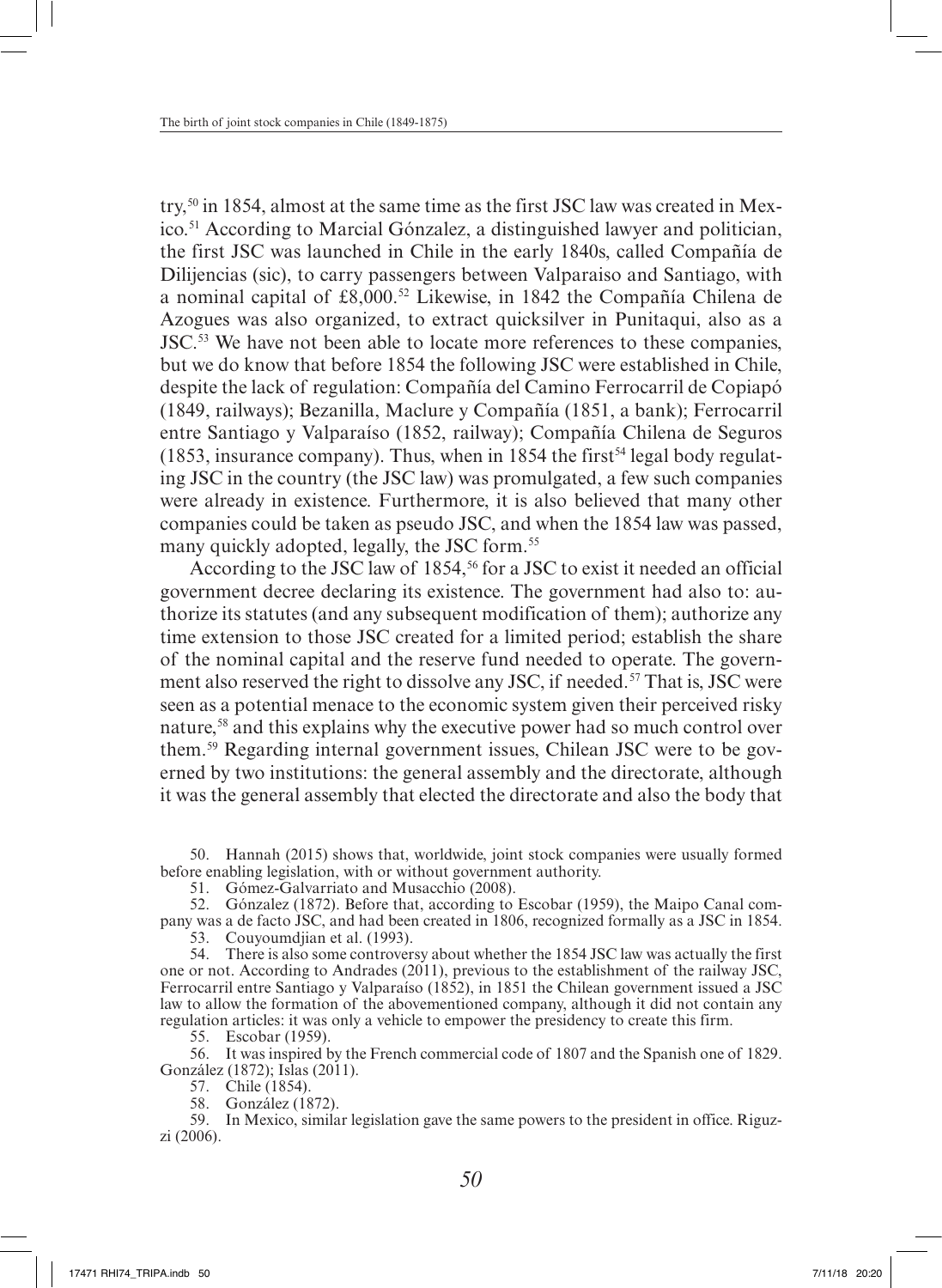determined the strategic direction of the firm. It was up to each JSC to determine its own voting mechanism, in particular the relationship between votes and shares, which was usually established in the statutes of the company. Related to this point, an interesting fact to highlight is that most statutes of these early JSC established that a single shareholder could not have more than 30% of the votes in the general assembly, $60$  which did not give much incentive to investors to acquire shares over this threshold.

Before ending this section, let us mention that JSC were not the only collective companies in existence in Chile during this time. As elsewhere, local entrepreneurs had a larger menu of forms of business organization. Two other varieties of collective companies existed well before JSC: collective unlimited liability partnerships (*sociedades colectivas de responsabilidad ilimitada*) and limited partnerships (*sociedades comanditarias*). And, indeed, between 1850 and 1866, 90% of all collective partnerships created in Valparaiso were either collective unlimited liability partnerships or limited partnerships, while JSC represented only 10% of the universe. That said, during 1867-1879 the share of JSC increased to 15%, taking into account not only Valparaiso, but also Santiago and Concepcion.<sup>61</sup> Perhaps more importantly, although accounting for just 10% of the number of all collective companies created in Valparaiso between 1850 and 1866, in terms of capital, JSC's share was a staggering 62%. That is, they were fewer in number but accounted for nearly twothirds of the total capital raised.<sup>62</sup> Incorporation was highly significant not only in terms of total capital commitment but also for the creation of large scale unitary firms, as stated by a contemporary actor.<sup>63</sup> In any case, it seems clear that, as elsewhere, Chilean entrepreneurs decided on which was the organizational form best suited to their enterprises based on the specific characteristics of their business plan. That is, the capital requirements of the project, the duration and sector of the project, among many other factors.<sup>64</sup>

Finally, the emergence of JSC coincided with further positive legal institutional changes, such as the promulgation of both a banking law in 1860 and the first republican commercial code in  $1865<sup>65</sup>$  most of which took place dur-

60. For some examples, see Compañía del Ferrocarril de Coquimbo (1860); Banco de Valparaíso (1861).

61. Ortega (2005).

62. Ortega (2005). Another contrast with JSC is that collective unlimited liability partnerships and limited partnerships concentrated far fewer investors than JSC. In the case of limited partnerships, the average number of investors was around two. For further details on investments made in *sociedades colectivas* of limited accountability and *sociedades comanditarias*, see also Ortega (2005).

63. González (1872).

64. Gómez-Galvarriato and Musacchio (2008).

65. In neighbouring Argentina, the commercial code was first promulgated in 1859 by Buenos Aires and later on adopted by the whole nation in 1862. Guy and Silbert (1982); Adelman (1999).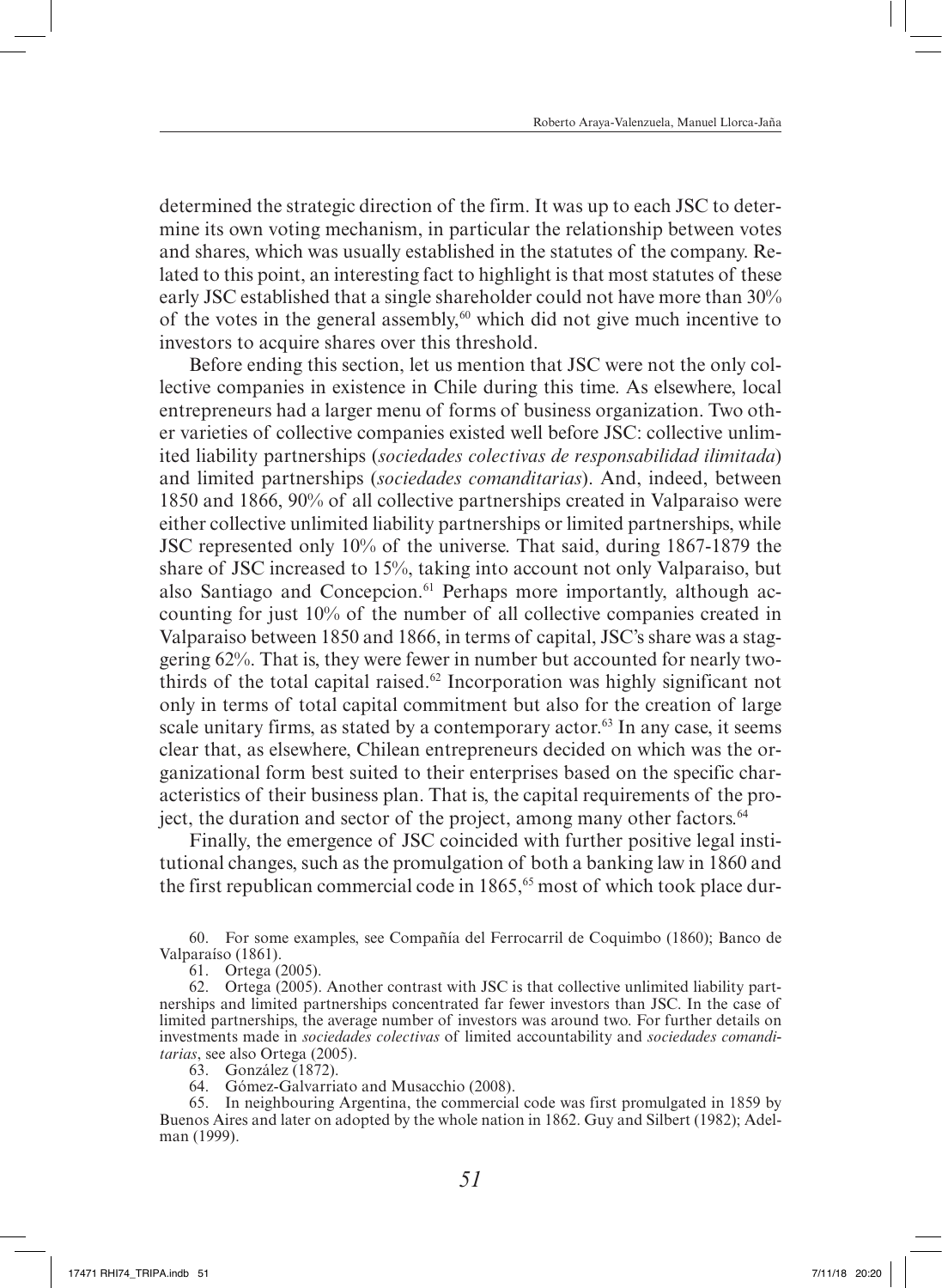ing Manuel Montt's presidency, 1851-1861.<sup>66</sup> The first of these laws incentivised the creation of many new JSC banks, while the new commercial code standardised many business practices critical to facilitate exchange. Both laws also promoted the establishment of national insurance and steamship companies, as we shall see in further detail later on. In all, this new legislation was aimed at modernizing some key economic institutions, and invigorating private investment, savings, entrepreneurship and the flows of capital in and out of the country.

#### **Demography of joint stock companies: the main players**

Following Pepelasis, demography denotes the frequency, size, and sectorial distribution of these JSC.<sup>67</sup> But we have also added new dimensions such as main shareholders, their networks, and the level of concentration of shares. We are keen to identify the primary shareholders of this period, who were closely linked to the Chilean economic elites of the time, as well as the business networks they established among themselves. Joint stock companies had existed for centuries elsewhere in the developed world, but their introduction in Chile can be taken as a business innovation. It would be, therefore, useful to know who these Chilean pioneers were, their links, and the sectors in which they operated.

Regarding our main general results, as can be seen from Table 1, between 1849 and 1875, 181<sup>68</sup> joint stock companies were launched in Chile, <sup>69</sup> mainly in Valparaiso and Santiago, where  $96$  and  $72<sup>70</sup>$  respectively,<sup>71</sup> were created. The aggregated nominal capital of these 181 JSC was £28.3 million, distrib-

66. Nazer (2017). On the positive impact of legal commercial formalism on business activities in Latin America around the mid-nineteenth century, see Adelman (1999).

67. Pepelasis (2011).

69. Our database of 181 JSC includes gross incorporation: births only, as done by Pepelasis (2011) for Greece. The reason for this is that we have no data on JSC deaths during this period. That said, we have consulted Bowden Dalzell y Cía. (1872), which contains all JSC in operation in 1872, near the end of our period of study, and found that of all the JSC created before 1872, at least 86% were still in operation in 1872.

70. Not only were JSC concentrated in Santiago and Valparaiso, but also commercial houses and most businesses, even though much of the actual production took place elsewhere. Oppenheimer (1982).

71. Only a handful of companies were launched in other cities, such as Copiapó (4), Concepción (2), Chillán (2), La Serena (1), Talca (1), and Constitución (1).

<sup>68.</sup> For comparison, around this time, in Italy there were already some 700 JSC in operation. Toninelli and Pavese (2014). By 1867, there were over 600 in France. Freedeman (1979). Likewise, by 1844 there were around 1,500 in the UK, increasing rapidly to around 5,000 in 1856, and perhaps as many as 10,000 by 1865. Freeman et al. (2012); Sylla and Wright (2013). In the US, the world leader in this indicator, by 1860, over 22 thousand JSC had been created. Sylla and Wright (2013). In Latin America, between 1867 and 1881, just 25 JSC had been created in Mexico. Riguzzi (2006).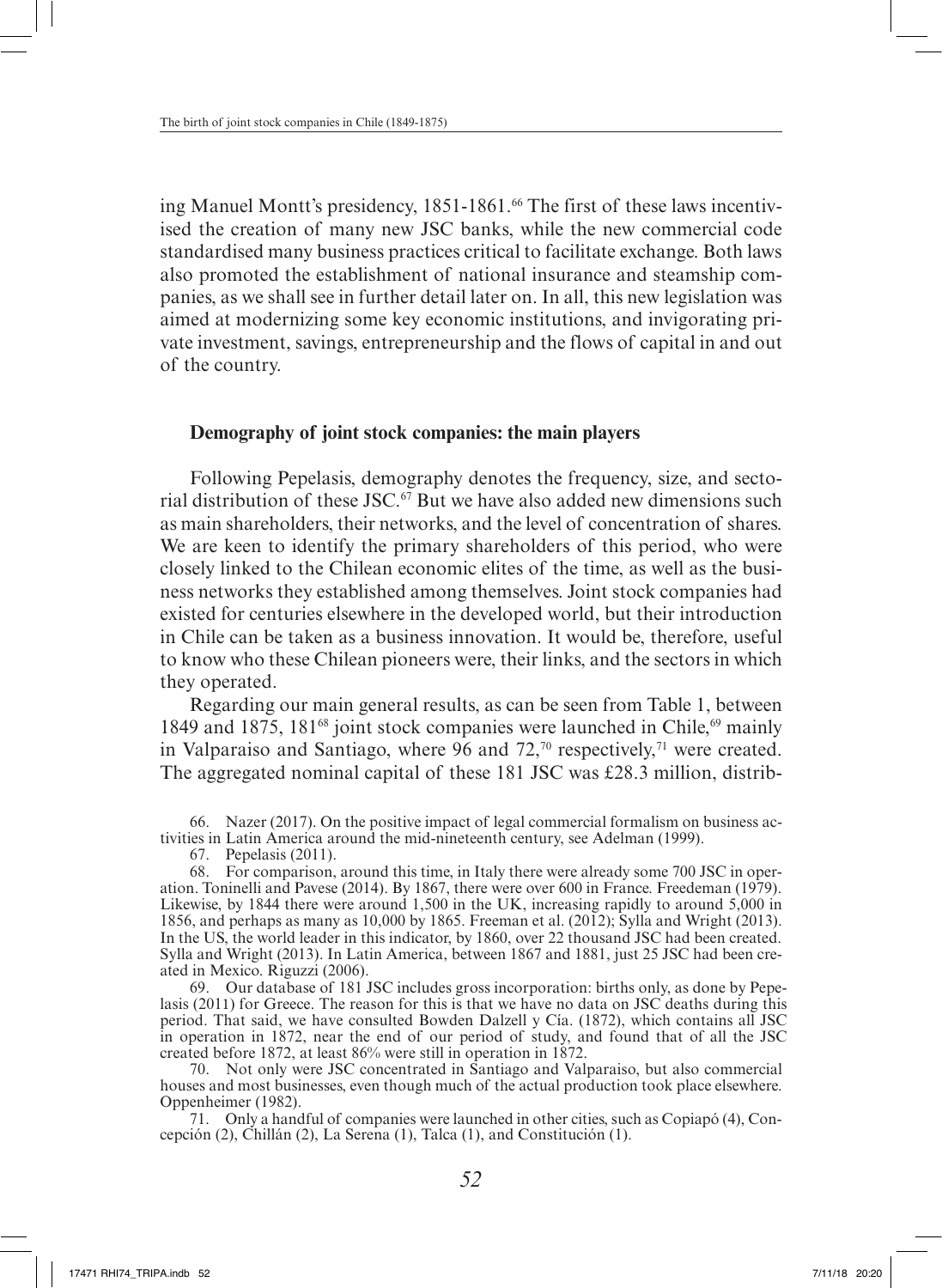| Variable                   | Value   |
|----------------------------|---------|
| Number of JSC created      | 181     |
| Nominal capital, £millions | 28.3    |
| Number of shareholders     | 3.240   |
| Number of shares           | 216,013 |

**TABLE 1** ▪ *General results, JSC created in Chile, 1849-1875*

uted into 216,000 shares.<sup>72</sup> That is, we are talking about a significant number of JSC being created (at least by Latin American standards), a vast quantity of shares being traded, and all in a country with little tradition in this respect. To put this figure into context, the aggregated nominal capital was equivalent to a quarter of the value of all Chilean exports, or half the fiscal expenditure for this period,<sup>73</sup> and was equivalent to around  $50\%$  of the GDP in 1875. In terms of population, following Hannah,<sup>74</sup> in 1875 the total Chilean population was estimated at 2.1 million people,75 which means that there were some 87 JSC per million of the population. To put this figure into context, by 1910, the world weighted average for this same ratio was 273, and that for Latin America 89, with Argentina and Brazil at 84 and 34, respectively.<sup>76</sup>

Regarding sub-periods within this quarter of a century, JSC creation in Chile was not evenly spread over time. For instance, before 1870, just 45 JSC had been created (25% of the total number for the whole period), with 1871- 1875 being the boom years, a watershed period indeed, when another 136 JSC were born, in particular in the mining sector (Table 2).<sup>77</sup> Many of these mining JSC were created after the speculation that followed the discovery of silver minerals in Caracoles in Bolivia (i.e. 45 mining JSC were created in 1872 alone, and 48 in total were linked to Caracoles in 1872-1875), which ended in the first share bubble in Chilean history, well before the creation of the Stock Exchange.<sup>78</sup> And, indeed, as part of this boom the first share brokers in Chile

72. The average share value was £130, with most shares issued at between £90 and £200. These were not negligible values, and precluded small investors from participating in the market. As a reference point, in Britain, before 1844, shares were most usually issued at £25, £50, £100, lower than in Chile, and in a country with a higher per capita GDP, which meant that more middle class people could participate in the market. Freeman et al. (2004).

73. The data of exports and public expenditure was taken from Ortega (2005).

- 74. Hannah (2015).
- 75. Díaz et al. (2016).
- 76. Hannah (2015).

77. For reference, for a later period, c.1900, there were some 270 JSC in Chile (Wessel, 1902), and by 1910 it is estimated that there were around 500. Hannah (2015).

78. On Caracoles' boom and bust, see Bravo (2000), Escobar (1959), Couyoumdjian et al. (1993) and Vial et al. (1997).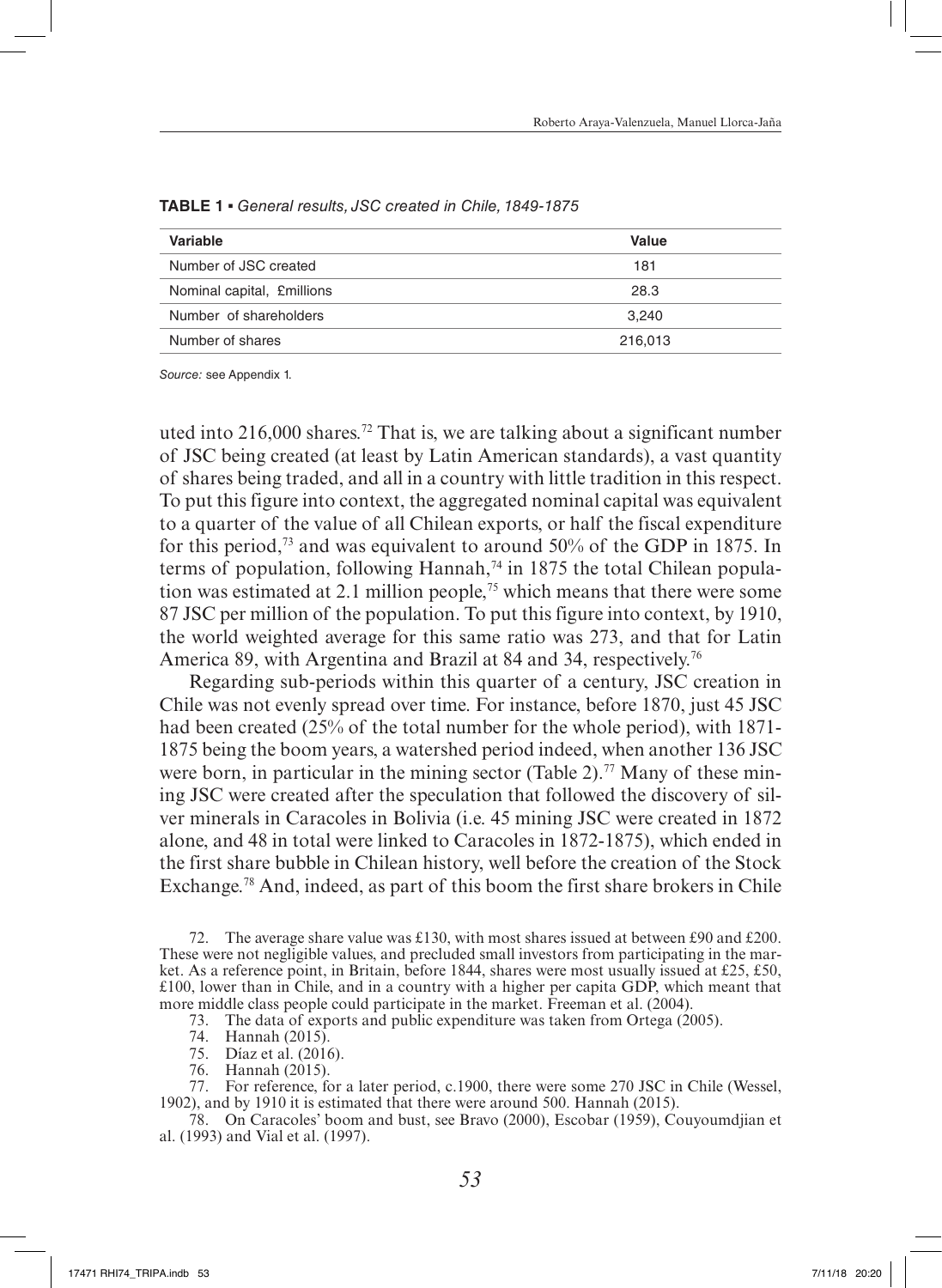| <b>Sector</b>                   | 1849-54 | 1855-9      | 1860-4      | 1865-9         | 1870-5         | Total | Total<br>(share) |
|---------------------------------|---------|-------------|-------------|----------------|----------------|-------|------------------|
| Agricultural                    | 0       | $\mathbf 0$ | 0           | 0              | 1              | 1     | 0.6%             |
| Trade                           | 0       | $\mathbf 0$ | $\mathbf 0$ | 3              | 8              | 11    | 6.1%             |
| Industrial                      | 0       | 2           | 1           | $\mathbf 0$    | 20             | 23    | 12.7%            |
| Financial                       | 2       | 5           | 3           | 9              | 12             | 31    | 17.1%            |
| Mining                          | 0       | $\mathbf 0$ | 2           | $\overline{2}$ | 72             | 76    | 42.0%            |
| Transport and<br>Communications | 2       | 2           | 5           | 4              | 16             | 29    | 16.0%            |
| Other                           | 0       | $\Omega$    | $\Omega$    | 3              | $\overline{7}$ | 10    | 5.5%             |
| <b>Total</b>                    | 4       | 9           | 11          | 21             | 136            | 181   | 100%             |
| Accumulated                     | 4       | 13          | 24          | 45             | 181            |       |                  |
| Accumulated<br>share            | 2%      | 7%          | 13%         | 25%            | 100%           |       |                  |

**TABLE 2** ▪ *Number of JSC births per category of economic activity, 1849-1875*

emerged, mostly in Santiago and Valparaiso, while share prices started to be published in the main local newspapers.79 Such was their importance, that this group of brokers formed a de facto Stock Exchange.<sup>80</sup>

As far as sectors of economic activity are concerned, the mining sector accounted for 42% of all JSC,<sup>81</sup> followed by the financial (17%), transport and communications  $(16%)$ , and the industrial sector  $(13%)$ . The agricultural sector was barely represented, with just one JSC being created here, and nearly at the end of our period  $(1872)^{82}$ . This is consistent with a developing country whose export basket was dominated by mining products, which previously lacked a proper banking sector, and that did not have any modern transport system in place. That said, if the participation of each sector is regarded, not by number of JSC created but by the capital raised by each sector, then the importance of the financial sector increases significantly, $83$  to the detriment of the mining sector, and the industrial sector too, although to a lesser

79. Moreover, during 1872-1873 a group of local businessmen even drafted statutes of a proposed Stock Exchange as a JSC, but eventually it did not prosper due to the world economic crisis. Couyoumdjian et al. (1993); Escobar (1959).

80. Bravo (2000).

81. Although copper and silver were the star products within the mining sector, the first sizeable JSC of the mining sector was probably a coal company: Compañía Explotadora de Lota & Coronel, of the Cousiño family.

82. It was the Compañía Agrícola, or agricultural company, whose capital needs were mainly linked to canal building. Compañía Agrícola (1872).

83. The promulgation of the banking law of 1860 no doubt greatly contributed to the emergence of JSC in this sector: eighteen new banks were created after 1860. Furthermore, this law also promoted access to credit, part of which may have funded the buying of shares.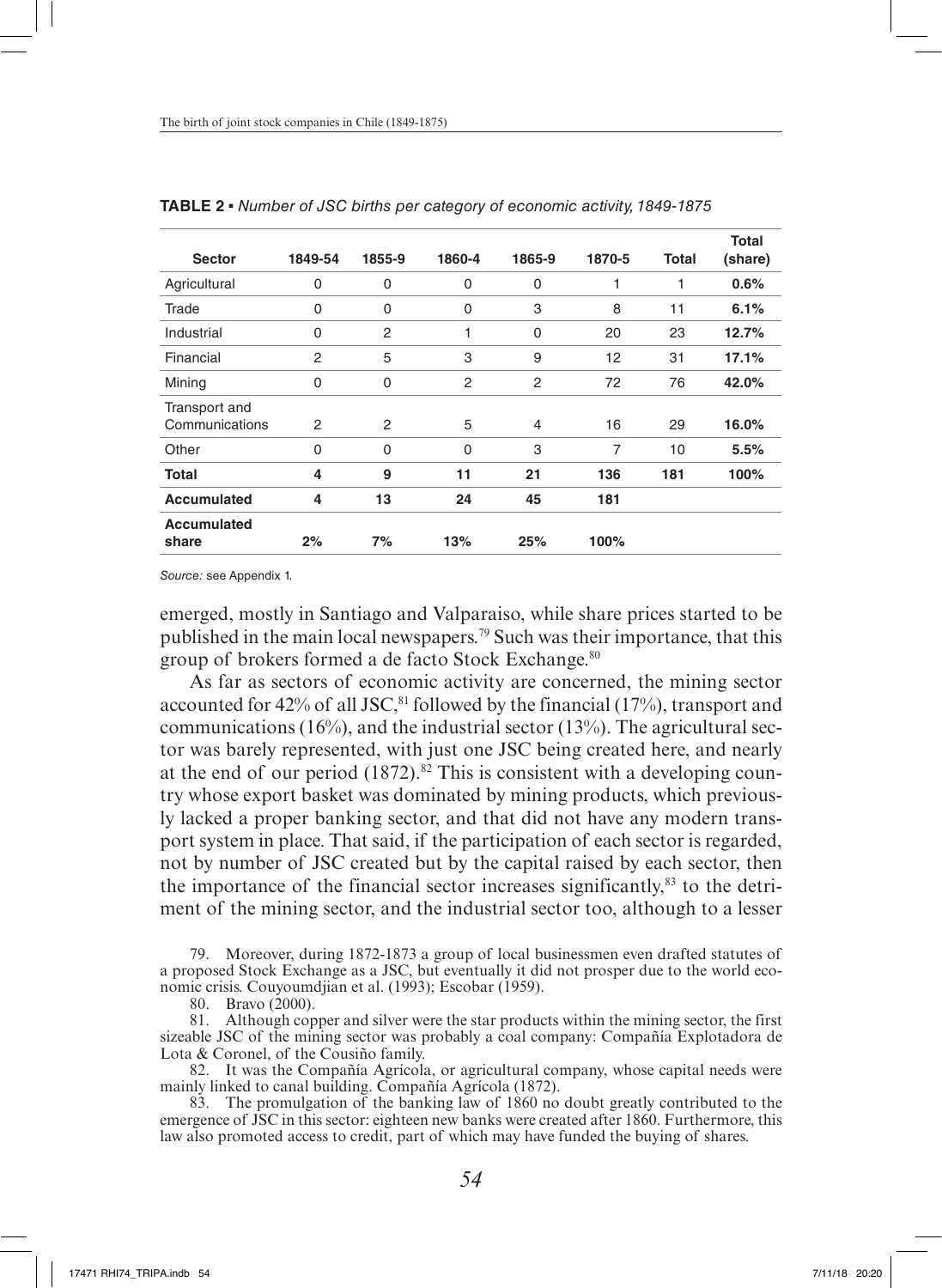| <b>Sector</b>  | 1849-54 | 1855-9 | 1860-4 | 1865-9 | 1870-5 | Total |
|----------------|---------|--------|--------|--------|--------|-------|
| Agricultural   | 0%      | 0%     | 0%     | 0%     | 2%     | 1.4%  |
| Trade          | 0%      | 0%     | 0%     | 19%    | 7%     | 8.2%  |
| Industrial     | 0%      | 13%    | 2%     | 0%     | 9%     | 6.5%  |
| Financial      | 28%     | 46%    | 53%    | 57%    | 37%    | 41.6% |
| Mining         | 0%      | 0%     | 1%     | 17%    | 34%    | 24.3% |
| Transport and  |         |        |        |        |        |       |
| Communications | 72%     | 40%    | 44%    | 5%     | 10%    | 17.3% |
| Other          | 0%      | 0%     | 0%     | $1\%$  | 1%     | 0.7%  |
| <b>Total</b>   | 100%    | 100%   | 100%   | 100%   | 100%   | 100%  |

extent for the latter (Table 3). The focus on financial institutions is mainly explained on account of the need to consolidate a financial system able to provide for the capital needs of all sectors of economic activity.

Hidden behind Tables 2 and 3 are some interesting facts. First, JSC companies were truly pioneers in key sectors of the economy: their emergence sparked new industries that did not exist in Chile before. The first railway companies were JSC: that joining Copiapó with Caldera; the railway between the main urban centres of the country (Santiago and Valparaiso), and the railways between Santiago and the southern provinces. Never before did Chile have such a modern internal transport system, which greatly reduced local freight and moving times. Indeed, without this new transport network system, many of the JSC companies that followed were unviable.<sup>84</sup> Likewise, thanks to the Compañía de Gas de Santiago, the capital of the country started to enjoy street lighting for the first time in its history, at times when the urban population was on the increase. And, indeed, other transport JSC companies that were created during this period were intended to transport passengers in urban centres: the urban railways in Valparaiso and Santiago.<sup>85</sup>

In the same vein, the first proper banks of the country (Bezanilla, Maclure y Compañía, Banco de Depósitos y Descuentos) were also JSC: before their creation lending was confined to informal arrangements between private people. In a related sector, the first national insurance companies were also JSC: before this, the insurance market was the monopoly of British compa-

<sup>84.</sup> Islas (2011).

<sup>85.</sup> We refer specifically to these JSC (year of creation): Compañía del Ferrocarril Urbano de Valparaíso (1861); Compañía de Carruajes del Servicio Público de Valparaíso (1864); and Compañía de Carruajes del Servicio Público de Santiago (1870).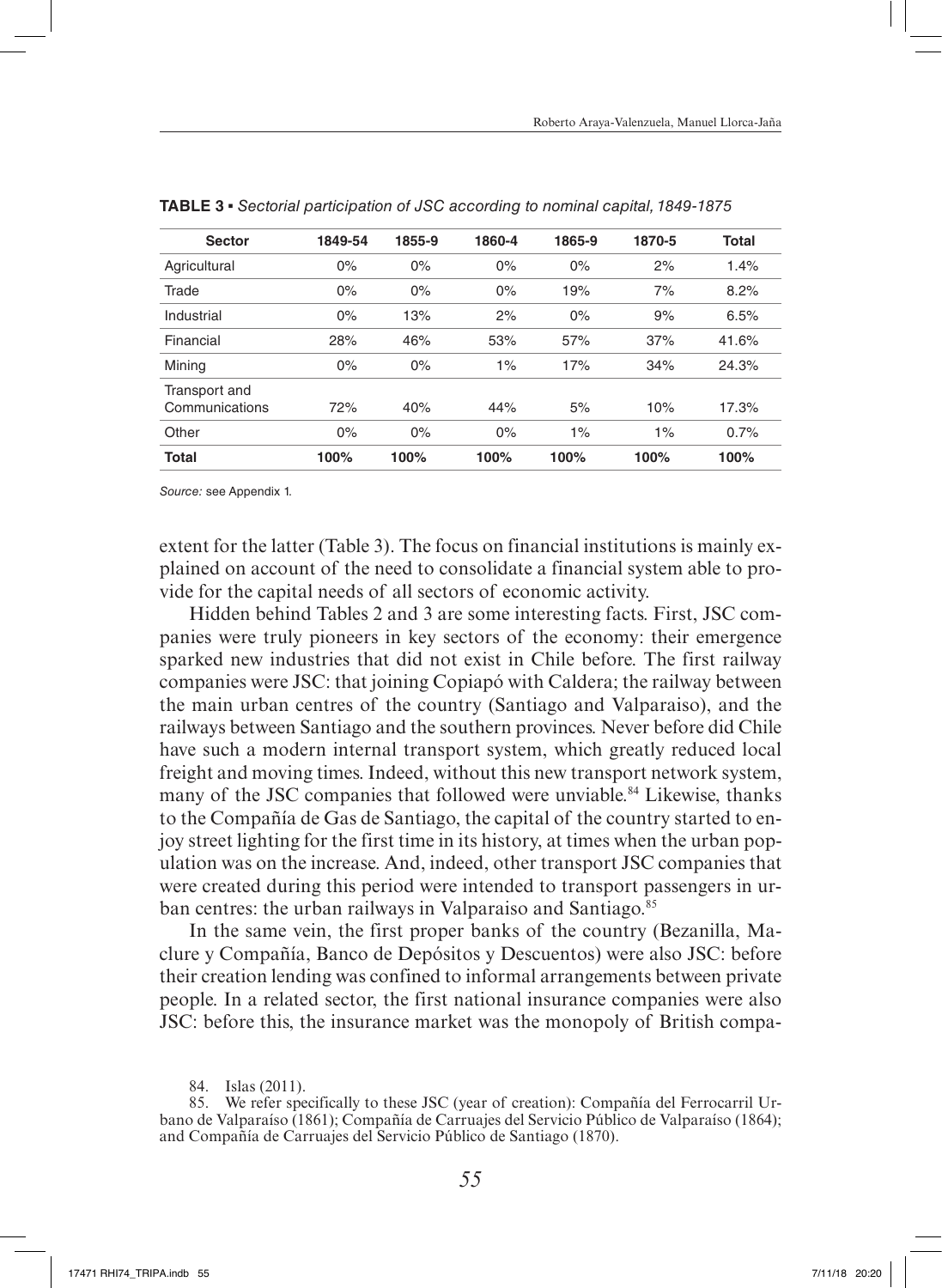| Name JSC<br>(in its original in Spanish)                | <b>Sector</b><br>of activity | Year<br>of creation | <b>Nominal</b><br>Capital, £000 | Number<br>of shares | Number of<br>shareholders |
|---------------------------------------------------------|------------------------------|---------------------|---------------------------------|---------------------|---------------------------|
| Banco Sud-Americano                                     | Trade                        | 1872                | 2,896                           | 15,000              | 51                        |
| Ferro-carril entre<br>Santiago y Valparaíso             | Trans, and<br>Comn.          | 1852                | 1,341                           | 7,000               | 6                         |
| Banco Nacional de Chile                                 | Financial                    | 1865                | 1,336                           | 7,000               | 24                        |
| Compañía Chilena<br>de Depósitos<br>y Consignaciones    | Trade                        | 1868                | 960                             | 5,000               | 10                        |
| Compañía Esplotadora<br>de Lota y Coronel               | Mining                       | 1869                | 960                             | 5,000               | 22                        |
| Banco Agrícola                                          | Financial                    | 1868                | 768                             | 4,000               | 125                       |
| La República                                            | Financial                    | 1871                | 766                             | 4,000               | 148                       |
| Compañía Nacional<br>de Seguros                         | Financial                    | 1871                | 766                             | 4,000               | 99                        |
| Compañía Huanchaca<br>de Bolivia                        | Mining                       | 1872                | 579                             | 3,000               | 80                        |
| Banco del Sur                                           | Financial                    | 1869                | 576                             | 6,000               | 148                       |
| <b>Banco Nacional</b><br>de Bolivia                     | Financial                    | 1871                | 575                             | 3,000               | 76                        |
| Sociedad del Ferrocarril<br>del Sur                     | Trans.and<br>Comn.           | 1855                | 571                             | 3,000               | 99                        |
| Compañía Sud<br>Americana de Vapores                    | Trans, and<br>Comn.          | 1872                | 483                             | 500                 | 178                       |
| Banco de la Alianza                                     | Financial                    | 1872                | 483                             | 10,000              | 13                        |
| Compañía de Salitres<br>y Ferrocarril<br>de Antofagasta | Mining                       | 1872                | 483                             | 2,500               | 3                         |
| Compañía Chilena<br>de Seguros                          | Financial                    | 1853                | 394                             | 2,000               | 167                       |
| Compañía Agrícola                                       | Agricultural                 | 1872                | 386                             | 2,000               | 25                        |
| Compañía de Minas y<br>Fundición de Chañaral            | Industrial                   | 1872                | 386                             | 2,000               | 6                         |
| Compañía de Minas<br>de Plata de Arnous<br>de Riviere   | Mining                       | 1872                | 386                             | 2,000               | 5                         |
| Compañía de Maderas<br>y Buques                         | Trade                        | 1871                | 383                             | 4,000               | 30                        |

# **TABLE 4** ▪ *The 20 largest JSC in Chile (ranked per capital), 1849-1875*

*Source:* see Appendix 1.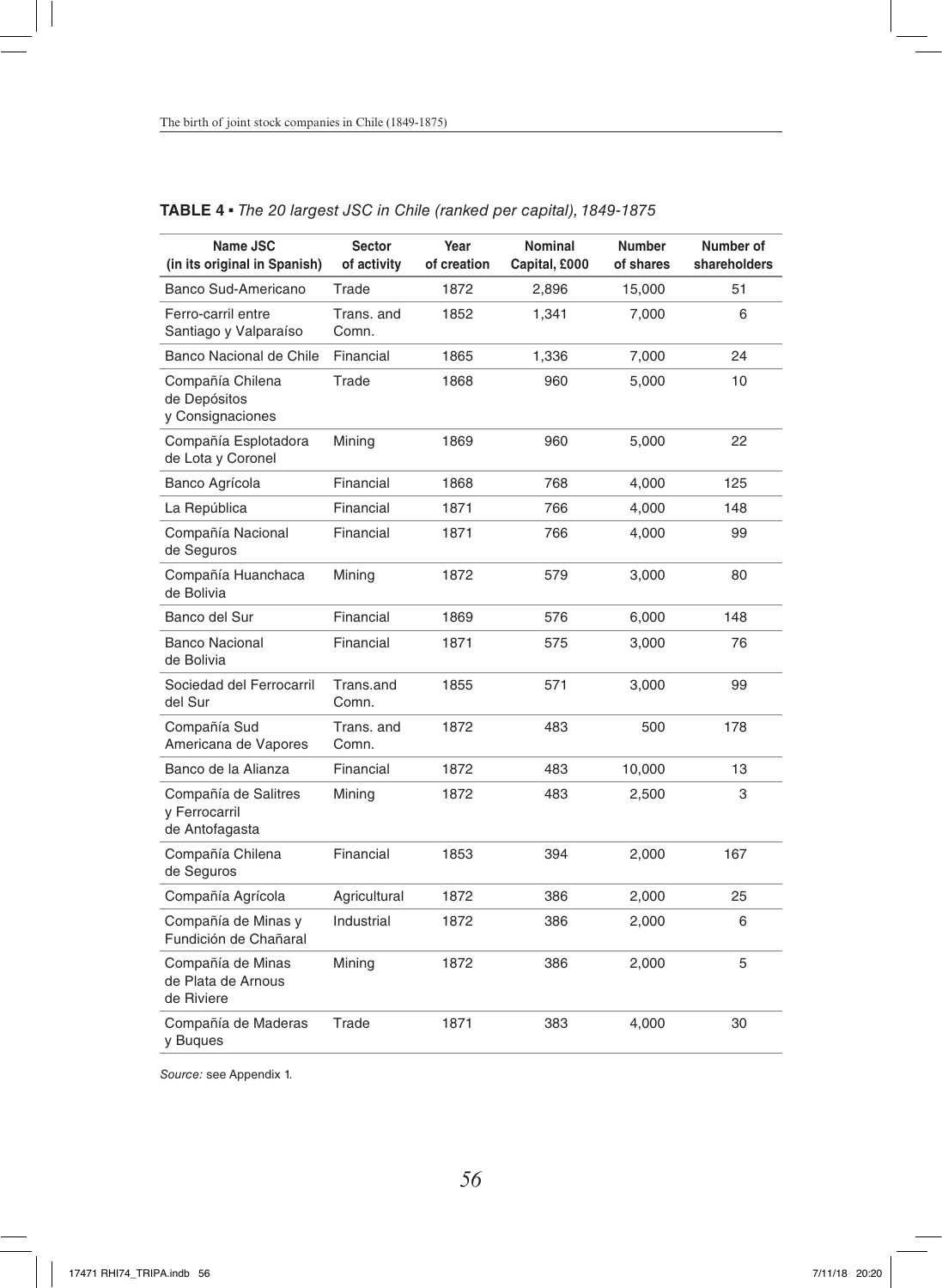nies, represented by merchant houses.<sup>86</sup> Likewise, although there were steam navigation companies operating in Chile before 1849, these were British companies, most noticeably the Pacific Steam Navigation Company. What was new during this period was the emergence of national steam navigation companies, starting with the creation of the Compañía Chilena de Vapores, followed by the Compañía Nacional de Vapores, both of which later merged, thus creating the mighty Sud Americana de Vapores, CSAV.<sup>87</sup>

In terms of the size of the companies, measured by nominal capital, we have listed the top 20 companies in Chile for the whole of our period of study, which taken together accounted for 55% of the nominal capital of all JSC created between 1849 and 1875. Three of them were created in the 1850s, five in the 1860s, and the remaining 12 in the first half of the 1870s. The biggest of all was a bank: Banco Sud-Americano, with nearly £3 million in nominal capital (Table 4). It was followed by the Santiago–Valparaiso railways (Ferrocarril entre Santiago y Valparaíso) and another bank, the Banco Nacional de Chile, with £1.3 million of nominal capital each. An international trading company came fourth, with the same capital as a coal mining company linked to the Cousiños (£0.96 million each), mentioned above.

#### **JSC in Chile, 1849-1875: the shareholders**

Another interesting feature of these early JSC worth highlighting is the number of shareholders they had, in total and per company. We already mentioned that there were more than 3,000 different shareholders in Chile between 1849 and 1875, most of them male, but there were also nearly 140 women. To put this figure into context, the whole population of Chile, according to the censuses of 1865 and 1875, was around 1.8 million and 2.1 million people, respectively. That is, only some 0.2% of the population owned shares during our period of study, certainly an economic elite. That said, amongst these more than 3,000 investors there were many middle class people. We gathered information on the occupation of shareholders for many JSC, and although there were many investors who called themselves capitalist, landlord, physician, banker, judge, lawyer, engineer and the like, there were also many public servants, agricultural workers, shop assistants and even hairdressers.<sup>88</sup> Not surprisingly, the aforementioned Marcial Gónzalez affirmed in 1872 that, in Chile, "no one is unaware of the services of these establishments".<sup>89</sup>

- 86. Llorca-Jaña (2011).
- 87. Vial et al. (1997).
- 88. On this, see also Islas (2011).
- 89. González (1872).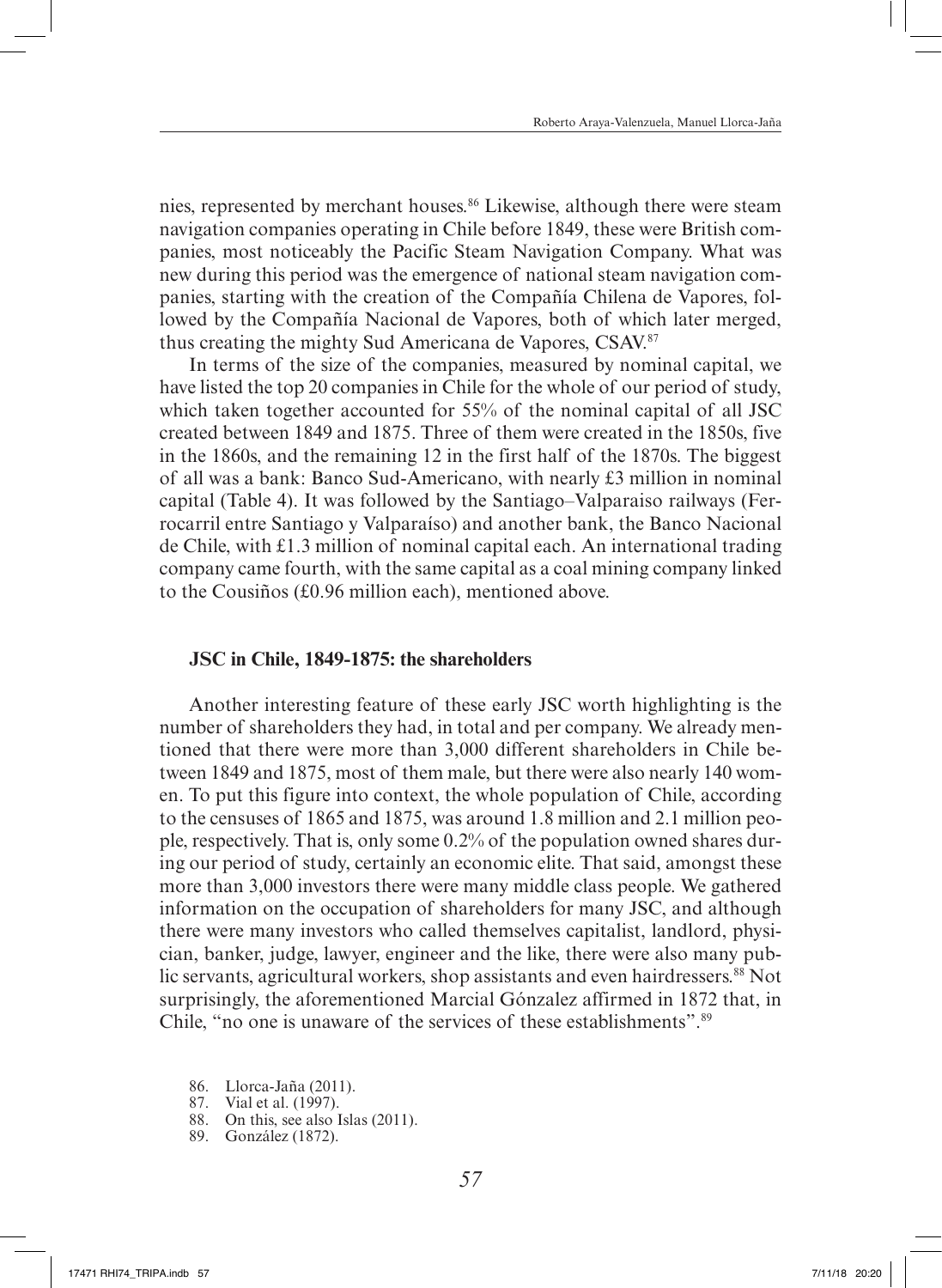|                                                                    | <b>Sector</b>       | Year of  | Place      | <b>Nominal</b><br>Capital, | <b>Number</b> | Number of    |
|--------------------------------------------------------------------|---------------------|----------|------------|----------------------------|---------------|--------------|
| JSC                                                                | of activity         | creation | creation   | £000                       | of shares     | shareholders |
| Compañía<br>de Consumidores<br>de Gas de Valparaíso                | Industrial          | 1860     | Valparaíso | 22.8                       | 1,250         | 180          |
| Compañía<br>Sud Americana<br>de Vapores                            | Trans, and<br>Comn. | 1872     | Valparaíso | 482.6                      | 500           | 178          |
| Compañía Chilena<br>de Seguros                                     | Financial           | 1853     | Valparaíso | 393.7                      | 2,000         | 167          |
| Compañía<br>de Quintero                                            | Trans, and<br>Comn. | 1872     | Santiago   | 193.1                      | 1,000         | 166          |
| Banco del Sur                                                      | Financial           | 1869     | Chillán    | 575.8                      | 6,000         | 148          |
| La República                                                       | Financial           | 1871     | Valparaíso | 766.3                      | 4,000         | 148          |
| Banco Agrícola                                                     | Financial           | 1868     | Santiago   | 767.8                      | 4,000         | 125          |
| Sociedad<br>Explotadora<br>del Tercero y Cuarto<br>de Caracoles    | Mining              | 1872     | Valparaíso | 154.4                      | 800           | 114          |
| Sociedad<br>Explotadora<br>del Mineral de San<br>José de Caracoles | Mining              | 1872     | Valparaíso | 193.1                      | 5,000         | 111          |
| Banco de San Juan                                                  | Financial           | 1870     | San Juan   | 57.0                       | 300           | 106          |
| Banco de Valparaíso                                                | Financial           | 1859     | Valparaíso | 371.7                      | 4,000         | 101          |
| Sociedad del<br>Ferrocarril del Sur                                | Trans, and<br>Comn. | 1855     | Santiago   | 571.4                      | 3,000         | 99           |
| Compañía Nacional<br>de Seguros                                    | Financial           | 1871     | Valparaíso | 766.3                      | 4,000         | 99           |
| Sociedad<br>de Consumidores<br>de Pan                              | Industrial          | 1875     | Copiapó    | 4.6                        | 500           | 99           |
| Compañía Comercial<br>de Caracoles                                 | Mining              | 1870     | Valparaíso | 38.0                       | 400           | 89           |
| Compañía Unión<br>Esplotadora<br>de Caracoles                      | Mining              | 1871     | Valparaíso | 57.5                       | 600           | 86           |
| La Mutualidad                                                      | Financial           | 1860     | Valparaíso | 127.5                      | 700           | 85           |
| Club Hípico<br>de Santiago                                         | Other               | 1869     | Santiago   | 9.6                        | 100           | 81           |

### **TABLE 5** ▪ *JSC with most shareholders, 1849-1875*

*(Continued on next page)*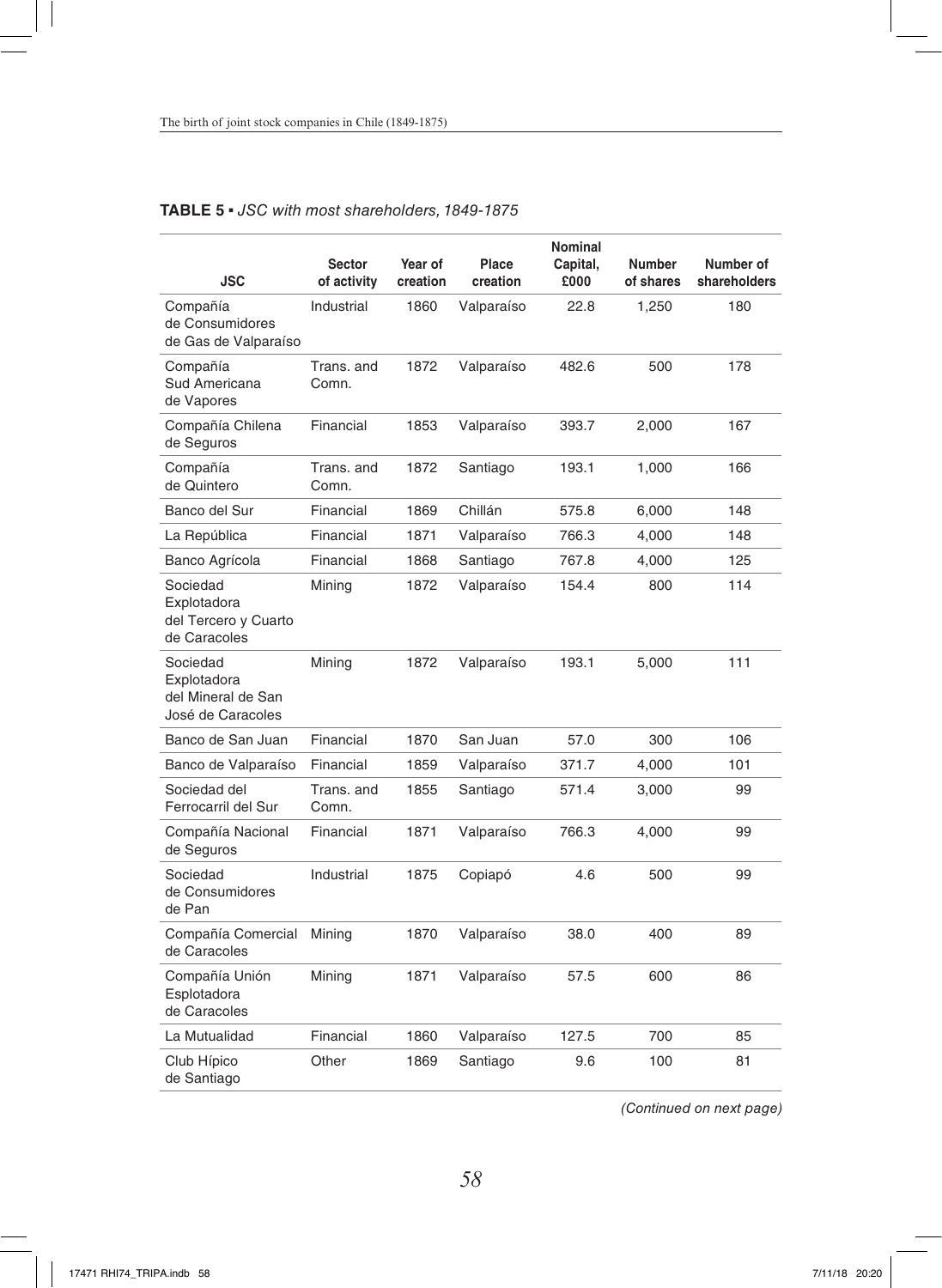| Compañía<br>Huanchaca<br>de Bolivia | Mining     | 1872 | Valparaíso | 579.2 | 3,000 | 80 |
|-------------------------------------|------------|------|------------|-------|-------|----|
| Banco Nacional<br>de Bolivia        | Financial  | 1871 | Valparaíso | 574.7 | 3.000 | 76 |
| Fábrica de Pan<br>y Galletas        | Industrial | 1873 | Valparaíso | 18.7  | 500   | 74 |

On average, the 181 JSC included in our study had 34 shareholders each, but they might have had as few as two shareholders or as many as 180 (e.g. the Valparaiso gas company).<sup>90</sup> Those JSC with two, three, or four shareholders only were uncommon (11 out of 181), but nonetheless they are at odds with the idea that JSC emerged to raise capital among a wide number of investors. For instance, the Compañía de Gas de Santiago had two shareholders only: José Tomás de Urmeneta and Adolfo Eastman, married to Manuela Urmeneta (daughter of his partner). Three banks had the same number of investors: MacClure & Co. (Domingo Matte and Carlos MacClure), "Montenegro & Co.", and "Matte MacClure & Co." (Domingo Matte and Francisca Ossandon). These JSC can be taken as true family firms, not looking for more investors but probably for the benefits of limited responsibility.

At the other extreme, Table 5 contains the top 20 JSC with the highest numbers of shareholders. The Valparaiso gas company (Compañía de Consumidores de Gas de Valparaíso) tops the list, followed by the country's most important shipping company (Compañía Sud Americana de Vapores, 178 shareholders) and the first national insurance company ever created in the country (Compañía Chilena de Seguros, 167 shareholders). As can be seen, these top 20 JSC belonged to many sectors of economic activity, rather than being concentrated in one or two industries. That said, insurance companies are, comparatively, the group that attracted more shareholders (85 in average), which is explained in terms of the risky nature of this business.<sup>91</sup>

Not included in the above table, but worth mentioning, is the fact that in these top 20 JSC, the largest shareholder held, on average, 9% of the shares. Only in three of these top 20 companies did the largest shareholder control more than 14% of all shares. Although apparently small, these percentages were more than enough in many cases to ensure control of the company board. If all JSC are taken into account, this figure does not change much. Having

<sup>90.</sup> To put this figure into context, in Germany, during the second half of the nineteenth century, JSC had (on average) 22 shareholders. Franks et al. (2005).

<sup>91.</sup> Llorca-Jaña (2011).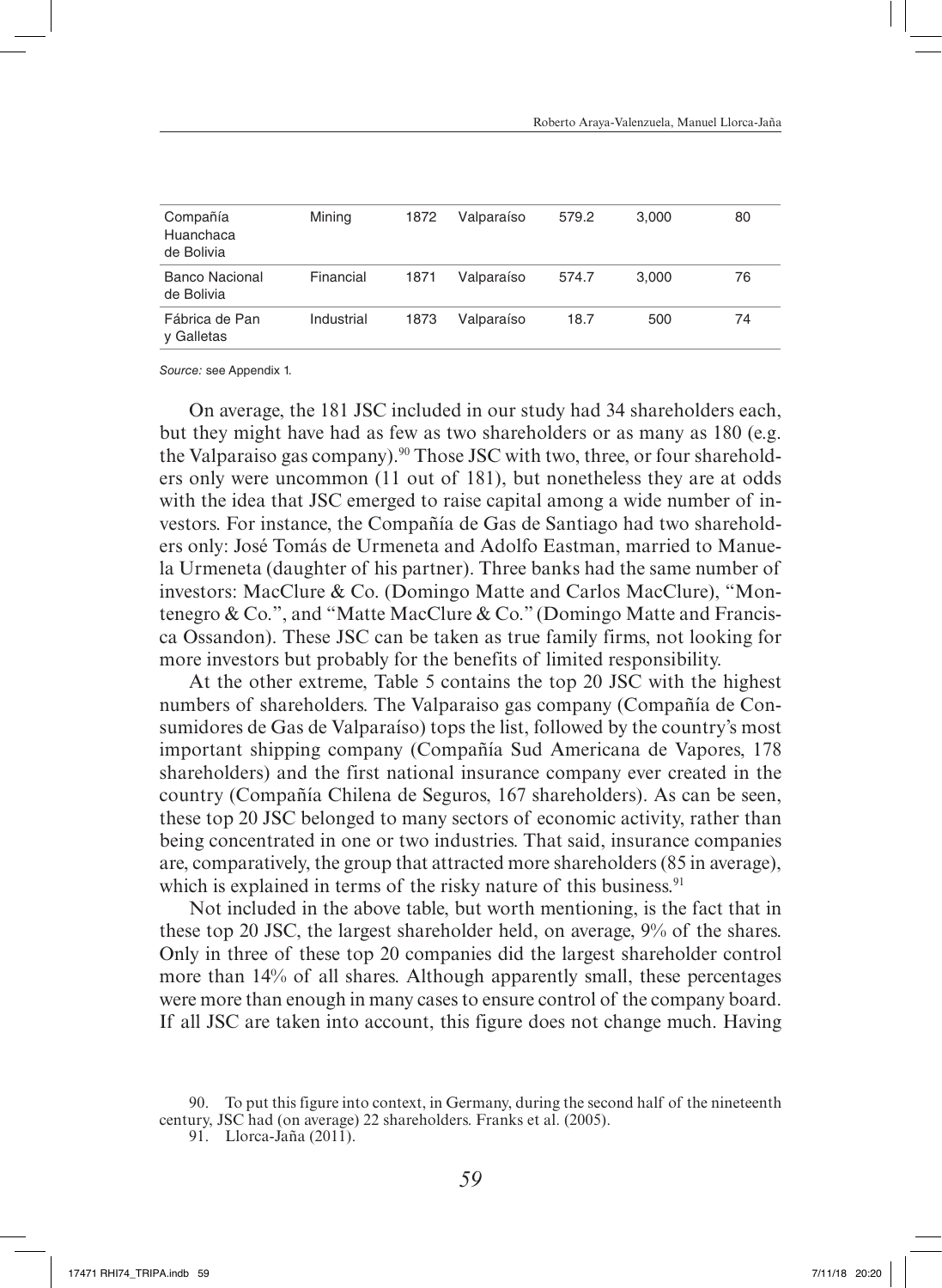| Participation range of<br>the largest shareholder | Number of JSC<br>with this |                    |                          |
|---------------------------------------------------|----------------------------|--------------------|--------------------------|
| $(\% )$                                           | participation              | Share of the total | <b>Accumulated Share</b> |
| Up to $9\%$                                       | 26                         | 15%                | 15%                      |
| 10%-19%                                           | 50                         | 29%                | 44%                      |
| 20%-29%                                           | 43                         | 25%                | 69%                      |
| $30\% - 39\%$                                     | 23                         | 13%                | 83%                      |
| 40%-49%                                           | 7                          | 4%                 | 87%                      |
| 50% and over                                      | 23                         | 13%                | 100%                     |
| Total                                             | 172                        | 100%               |                          |

**TABLE 6** ▪ *Percentage of shares owned by the largest shareholder, 1849-1875*

analysed the 172 companies (out of  $181$ )<sup>92</sup> for which we have complete information on shareholders, in 85% of them the largest shareholder had 10% or more of all shares, and of these most acquired between 10% and 29% of all shares, with few acquiring more than 30% (Table 6), which is consistent with the limits imposed by the legislation on voting rights, commented on above. We estimate that 10% was enough to control the general strategic decisions of the company. This, therefore, confirms Islas' assessment that in Chile, historically, there has been a high level of share concentration in corporations.<sup>93</sup>

To consider the whole period under study, we have gathered information on the nominal capital invested per investor, and the number of companies in which they invested, per sector of economic activity. Table 7 contains information on the top 20 largest investors in JSC in Chile thus classified, which together invested £4.5 million (16% of the total in Chile), while in Appendix 2 we have included the 25 largest JSC companies in Chile (ranked by capital), 1849-1875, their main shareholders and the presidents of their directorates.<sup>94</sup> Many names have already been mentioned, but it is still worth providing further details on some of them, as well as noting some others. As can be seen, the most important player on the stock market was Domingo Fernández Concha, whose investments in 12 joint stock companies accounted for over £0.5 million. Apart from the industrial sector, he invested in most other registered sectors of economic activity, but more significantly in insurance and banking

92. We were not able to obtain sound data on share distribution among shareholders for nine of the 181 JSC created between 1849 and 1875.

<sup>93.</sup> Islas (2011). See also Oppenheimer (1982).

<sup>94.</sup> As can be seen from Appendix 2, the leading Chilean shareholders of the time adopted different strategies regarding their simultaneous participation in the directorates of the companies they owned. For example, Edwards was both main shareholder and president of the board, while Fernández Concha left the directorates of his companies in the hands of Larraín Moxó, his friend in the Conservative Party.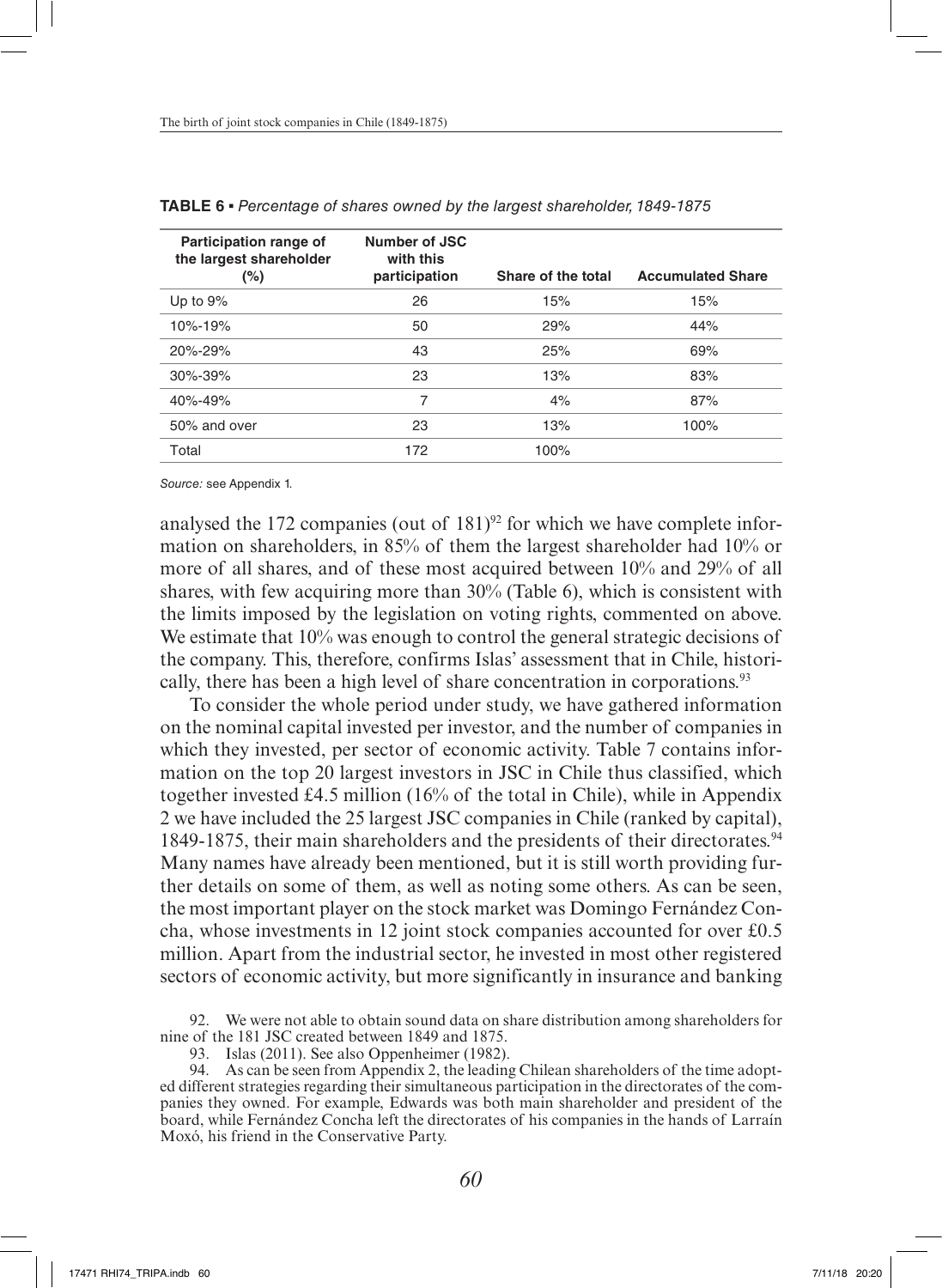| No./Sectors | Investor                    | Vominal capital,<br>£000 | Mining         | Communications<br>Transport & | Financial      | Trade          | Agrarian     | Industrial     | <b>Others</b>  | Total          |
|-------------|-----------------------------|--------------------------|----------------|-------------------------------|----------------|----------------|--------------|----------------|----------------|----------------|
| 1           | Domingo Fernández Concha    | 515                      | 1              | 1                             | 6              | $\overline{2}$ | $\mathbf{1}$ |                | $\mathbf{1}$   | 12             |
| 2           | Agustín Edwards Ossandon    | 497                      | $\overline{2}$ | 6                             | 5              |                |              | 1              |                | 14             |
| 3           | Luis Cousiño Squella        | 395                      | $\overline{2}$ | 1                             |                |                |              |                | 1              | 4              |
| 4           | José Tomas de Urmeneta      | 367                      |                | 3                             | $\overline{7}$ | 1              |              | $\overline{2}$ | 1              | 14             |
| 5           | Antonio Escobar             | 354                      | $\overline{4}$ | 5                             | $\overline{4}$ | 1              |              | $\overline{2}$ | $\overline{2}$ | 18             |
| 6           | Domingo Matte Messia        | 288                      | $\overline{2}$ | $\overline{2}$                | 8              | 1              |              |                | 1              | 14             |
| 7           | Henri Arnous de Riviere     | 248                      | 3              |                               |                |                |              |                |                | 3              |
| 8           | Guillermo Gibbs             | 239                      | 1              | 1                             |                |                |              | 1              |                | 3              |
| 9           | Joaquín Dorado              | 181                      | 13             | 1                             | $\overline{4}$ | 1              |              |                |                | 19             |
| 10          | Francisco Pascual Álvarez   | 172                      | 6              | 1                             | 1              | $\overline{2}$ |              |                |                | 10             |
| 11          | Matías Cousiño Jorquera     | 171                      |                | 3                             | 4              |                |              |                |                | 7              |
| 12          | Francisco Puelma Castillo   | 168                      | 1              | 1                             |                | $\overline{2}$ |              |                |                | 4              |
| 13          | Francisco Ignacio Ossa Ossa | 124                      | $\overline{7}$ | 1                             | 3              | 1              |              | 1              | 1              | 14             |
| 14          | Tomas Morris Mc Laughlin    | 116                      | 3              | $\overline{2}$                | 1              | 1              |              |                |                | 7              |
| 15          | Gregorio Ossa y Cerda       | 110                      |                | 3                             | 3              | 1              |              |                |                | $\overline{7}$ |
| 16          | Santiago Lyon Santa María   | 110                      | 6              | 8                             | 4              | 1              |              |                |                | 19             |
| 17          | Juan Brown                  | 110                      | 1              |                               | 5              |                |              |                |                | 6              |
| 18          | Eugenio Schuchard           | 108                      | 12             | $\overline{4}$                | $\overline{2}$ | 1              |              | 1              | $\mathbf{1}$   | 25             |
| 19          | Guillermo Hope              | 106                      | 1              |                               |                |                |              |                |                | 1              |
| 20          | Miguel Cruchaga             | 103                      | 10             | 1                             | $\overline{2}$ | $\overline{2}$ | 1            | 3              | 1              | 20             |
|             | <b>TOTAL</b>                | 4,483                    | 75             | 44                            | 59             | 17             | 2            | 11             | 9              | 221            |

**TABLE 7** ▪ *Top 20 largest investors in JSC, according to nominal capital, 1849-1875*

companies. He was the main shareholder of Banco Sudamericano (top of the list in Table 4), Compañía Chilena de Depósitos y Consignaciones (number 4), and the abovementioned Compañía Agrícola (18 in that ranking). It is worth noting that Fernández Concha established good relations with other investors, in particular with the insurance company El Porvenir de las Familias, the first JSC in which he invested. With these friends (especially Miguel Cruchaga and Rafael Larraín Moxó) he invested in many other companies, with he and his friends acting as an interlocked group, to control directorates. Furthermore, El Porvenir de las Familias was used as a vehicle to acquire shares in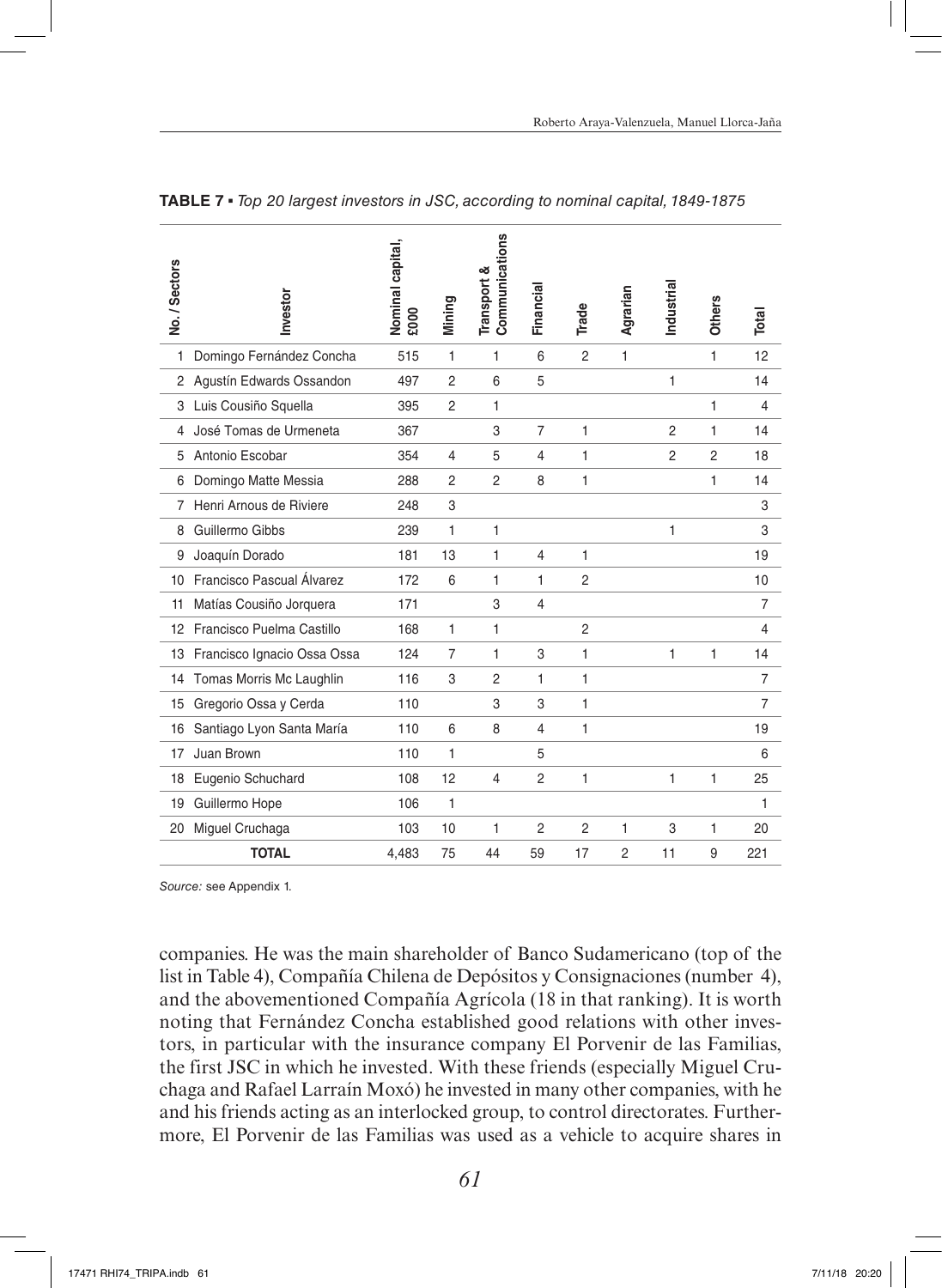many other JSC, acting as a de facto holding company. According to Nazer, Fernández Concha is emblematic of a member of a traditional Chilean economic elite that modernised itself and ventured into new sectors of economic activity, using investments in JSC for this.<sup>95</sup>

Likewise, Agustín Edwards Ossandon was second in the ranking of the wealthiest shareholders, with nearly £0.5 million invested in shares of 14 different companies, spread across four sectors. This family also topped Vicuña-Mackenna's ranking of the wealthiest in Chile in 1882, further supporting the idea that the richest men in Chile in our period of study were keen on the JSC market. To give an idea of the magnitude of his fortune, by 1880 it was estimated at 5% of the Chilean GDP of that year, with his JSC topping the list of the most valuable investments of the family.<sup>96</sup> Edwards started his JSC activity in the railway sector, investing heavily there, and later on in steam ship companies too. That is, he initially had a strong focus on transport-related JSC, and from transport he moved towards insurance and later to banking (not only in Chile, but also in Argentina and Bolivia). He was the main shareholder for three of the top 20 JSC in the country: Banco Nacional de Bolivia, Compañía de Salitres y Ferrocarril de Antofagasta and Compañía Chilena de Seguros. But Edwards also invested in bonds (foreign and national), thus adding to his financial portfolio.<sup>97</sup>

Matías Cousiño, his son Luis Cousiño and his step-son Emeterio Goyenechea were other important players. Special mention goes to Matías Cousiño, who became one of the richest men in Chile after marrying a wealthy widow, María de la Luz Gallo (whose first husband was a silver and copper mining entrepreneur). Cousiño invested in the first joint stock company that was ever created in the country, the "Copiapó Railway Company", and in many others railways that followed: the "Valparaiso–Santiago Railway Company", "Santiago–South Railway Company", as well as in the banking sector, by acquiring shares of two of the first private banks in Chile: the Banco de Depósitos y Descuentos of Valparaíso, and "Bezanilla, Maclure & Co.". Also, in partnership with a British trader, Thomas Bland Garland, they bought shares in an insurance company (Compañía Chilena de Seguros) and a joint stock smelting firm (Sociedad Chilena de Fundiciones). In all, Matías invested in nine different JSC, in many sectors of economic activity. His son followed the same path, and in 1869 he decided to launch a joint stock company called Compañía Explotadora de Lota y Coronel (thus replacing the old family firm, "Cousiño & Son"). This was the first time this business group took any such

- 95. Nazer (2000 and 2017).
- 96. Nazer (2017).
- 97. Nazer (2000 and 2017).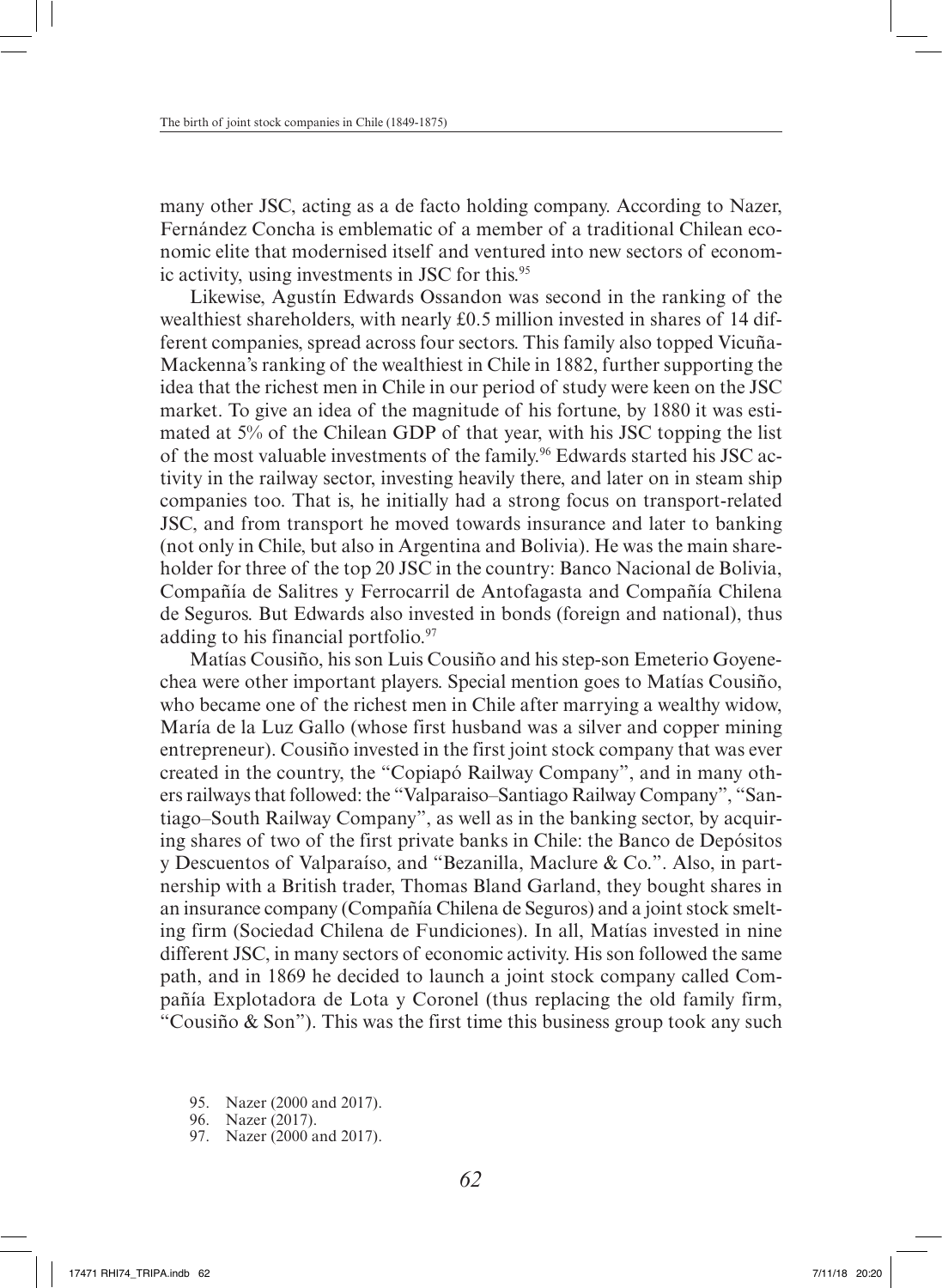decision. They had invested in joint stock companies before, but this was different: they turned a traditional family business into a public company.<sup>98</sup>

The fourth place in the ranking is taken by José Tomás Urmeneta, the most prominent copper miner in Chile during the nineteenth century, who quickly ventured into JSC. Urmeneta was another rich miner who also decided to diversify his investments and to participate in politics, even standing as a presidential candidate in the 1871 general election.<sup>99</sup> Together with other investors, he was the founder (and largest shareholder) of Sociedad Chilena de Fundiciones, an important copper and silver smelting company that started to operate from the mid-1850s, the first JSC of its kind in Chile. By investing in copper, coal, smelting, bricks, and steamships, he, like the Cousiños, was an enthusiastic pioneer of vertical integration in Chile at a high level. Urmeneta also invested in railways (he was the leading figure behind the main railways from Santiago to the south of the country,<sup>100</sup> a commercial house, banks, gas services, and wheat mills. It is also important to highlight that, like many others, Urmeneta established strong links with other investors, in particular with Maximiano Errázuriz and Adolfo Eastman (his sons-in-law), which allowed them to control many of the JSC in which they invested.<sup>101</sup> This was a fairly common strategy at that time.

Following in the ranking is a Colombian entrepreneur, Antonio Escobar, who was closely linked to the local businessman Gregorio Ossa,<sup>102</sup> with whom Escobar established an investment joint venture called Ossa & Escobar (to trade minerals, but also to perform banking activities), in which Ossa provided the capital and Escobar the management skills.<sup>103</sup> But Escobar on his own also focused on JSC in the mining sector, such as Compañía de Minas y Fundición de Chañaral, Compañía Beneficiadora de Minerales, Sociedad Minera de Atacama, Compañía de Minas de Carbón de Carampangue, Compañía Sudamericana de Caracoles, and Compañía de Minas de Plata de Huasco. Later on, Ossa & Escobar was reformulated, and this time Escobar brought his own capital to the partnership. This is one of the few cases of a foreigner being ranked amongst the top shareholders (of national stocks) in Chile during our period of study.

Sixth on the list is Domingo Matte, who started his JSC investments in the banking sector, and from there he moved towards insurance and railways. Like Fernández Concha, and many others, Domingo Matte established strong

102. Gregorio Ossa y Cerda was a major landholder in the Central Valley, but also held mining companies in the north, as well as being a partner in the above mentioned trading house Ossa & Escobar. Oppenheimer (1982).

103. Valenzuela (2009).

<sup>98.</sup> Nazer et al. (2017).

<sup>99.</sup> Nazer (1994).

<sup>100.</sup> Oppenheimer (1982).

<sup>101.</sup> Nazer (1994).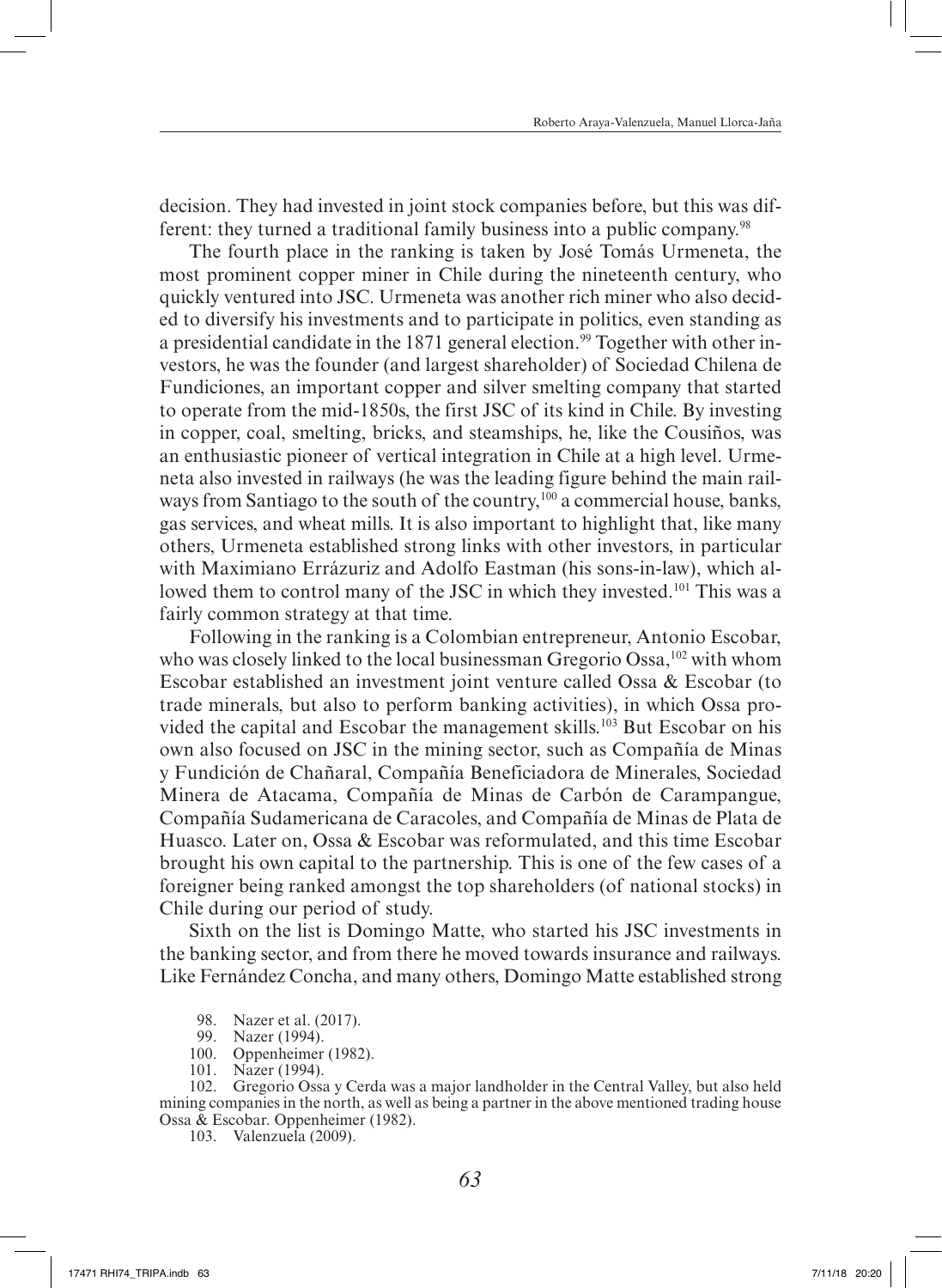links with other investors, such as Matías Cousiño, Santiago Salas, José Tomás Urmeneta, and started to practise the strategy of buying shares together on the same JSC, to cross-control through interlocked directorates. And, indeed, as can be seen from Table 6, most of these top 20 investors bought shares in three or four different sectors. This suggests that there was a clear diversification strategy among this elite, as Miguel Cruchaga held the most diversified portfolio (investing in mining and banking, like most others, but also being a pioneer in the food processing industry). There is only one case of one of these top 20 investors investing in a single sector. The Frenchman Henri Arnous de Rivière (who arrived in Chile in the late 1860s), put all his eggs in the same basket: the mining sector, in particular around Caracoles (and in guano extraction in Mejillones before that).<sup>104</sup> This multi-sectorial investment strategy is an important feature of the Chilean business arena because it was during this period, thanks to this diversification strategy, that the first family business groups emerged in Chile, as we know them today.105

Thus, we have also grouped our data by families and business groups.<sup>106</sup> This is probably the first attempt to identify and to rank the earliest business groups in the country following independence from Spain, since most related studies cover later periods.107 As is already known, many business groups have been dominant in Chile from the early period of independence, being, in turn, controlled by selected families,<sup>108</sup> as is the case in most of Latin America and the developing world.109 For our sample in particular, we found that each of the ten largest business groups of the country controlled three or more of the 1849- 1875 JSC created in the country, which in total accounted for 24% of all JSC included in the sample, and which in turn accounted for nearly half the aggregated global capital. This is, yet again, another indicator that share ownership was highly concentrated in the country.

As can be seen, a handful of names controlled the biggest JSC in the country. If the information in Table 4 is reformulated according to business groups, expanding it to the top 25 JSC (rather than 20), the top 4 business groups of

104. Rivière arrived in South America following Lucien Arman, a French national that contracted guano extraction with the Bolivian government, even creating a JSC in Paris for the purpose (Guanos de Mejillones). Later on, Rivière associated with the Chilean miner José Díaz Gana. For the life of this eccentric military and businessman, see Espejo (2016).

106. We do not want to enter here into a debate about definitions, given the complexity in defining what a family business is. On this point, see Fernández and Lluch (2015). By family firms we usually understand firms "where a family owns enough of the equity to be able to exert control over strategy and is involved in top management positions". Colli and Rose (2010). In turn, we also believe that business groups in Latin America "are indisputably family business". Lansberg and Perrow (1991).

107. See Lefort (2010) and Aguirre (2017) for a good recount, although for later periods. 108. Lefort (2010).

109. Lansberg and Perrow (1991); Férnandez and Lluch (2015); Colli and Rose (2010).

<sup>105.</sup> Islas (2011).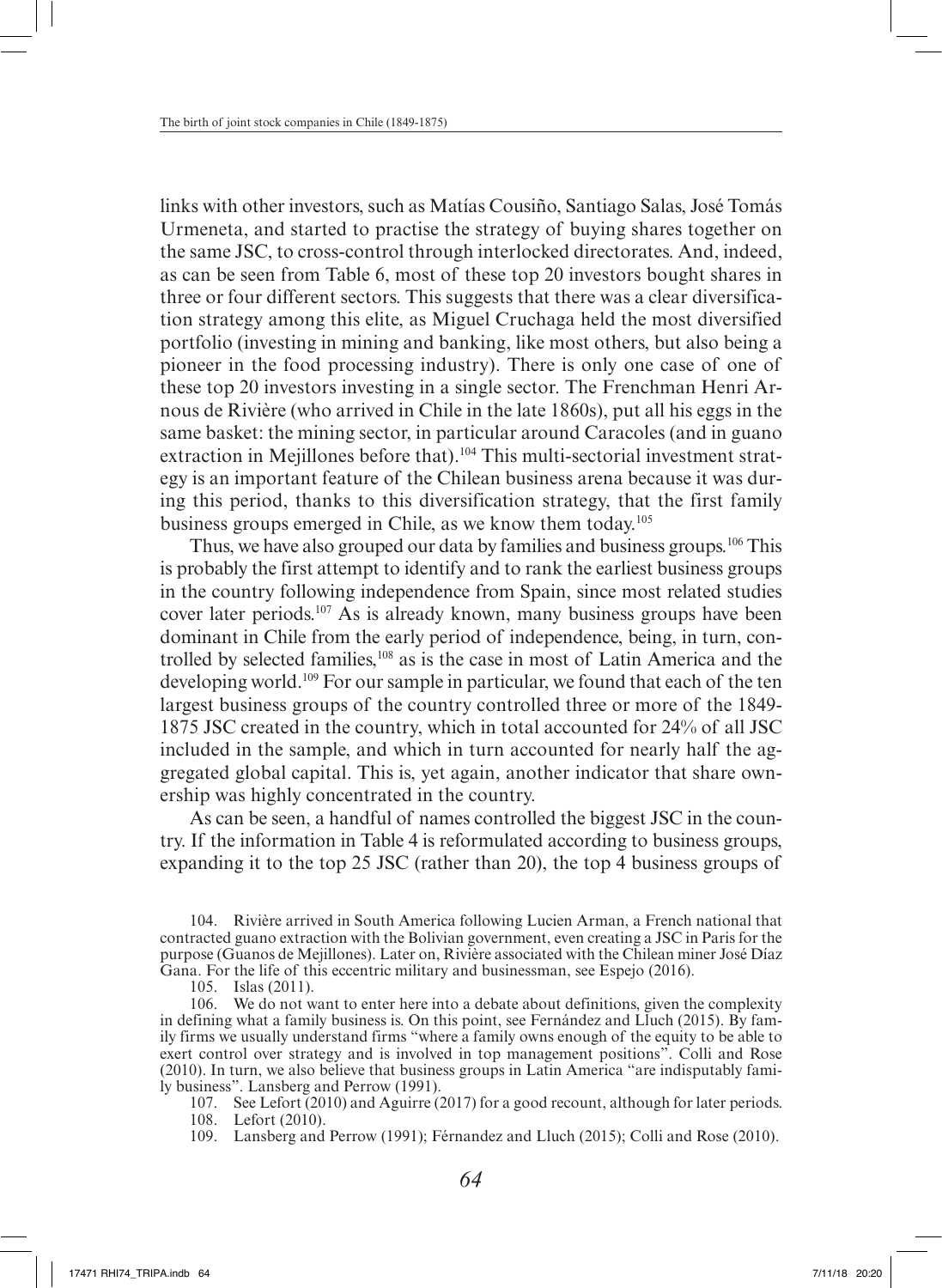the country (all Chilean) controlled a patrimony accounting for 42% of the nominal capital of these top 25 companies, which was nearly a third of the capital of all JSC created in Chile between 1849 and 1875. These prominent business groups were Fernández Concha, Ossa & Escobar, Edwards, and Cousiño. In all, taking into the account the 172 JSC for which we managed to gather information on shareholders, we can establish that despite there being over 3,000 shareholders in Chile between 1849 and 1875, just 140 of them managed to control around 95% of all JSC created in Chile during this period, which, again, suggests a high concentration of shareholders. This was a select group of people indeed.

All this said, most investors buying shares did so to get some return from their investments, rather than to control the companies in which they invested, that is, they treated their shares as portfolio rather than as direct investments. Indeed, we have classified share acquisitions according to the percentage they represented of the total capital value of the JSC, and we have found that there were around 5,900 operations, but of these, nearly 4,000 were related to buying share packages representing less than 2% of the value of the listed companies. This takes us to another classic, but still interesting issue, that of the separation between ownership and management. We gathered information on the directories of the largest JSC of our sample, and in many cases the directors were not the largest shareholders. Special mention goes to the cases of Rafael Larraín Moxo and José Cerveró. The former, Moxó (one of the largest landowners of the time, and a senator), was a shareholder in five of the biggest JSC in our sample, and also a member of the board of four of them, without being among the largest shareholders. This is a good example of a major agriculturalist showing a modernizing economic behavior. Cerveró, in turn, also bought shares in five major JSC in the financial sector, as he was a member of the board of all of them, again, without retaining a large proportion of these companies' stocks.

At this point it is worth stressing another important fact, which we have already mentioned: the main shareholders in Chile during this period were nearly all Chilean. This is not an obvious result, in particular if we compare this situation with later periods. Hanley noted that the traditional economic historiography has downplayed the importance of local ("native") capital formation in the economic development of Latin American countries in the early decades after independence, (wrongly) placing emphasis on the role played by foreign capital.110 Indeed, some sectors whose development is usually attributed to foreign capital (e.g. railways) were actually more linked to national sources of capital. Besides the railway sector, the coal industry is a case in

110. Hanley (1998).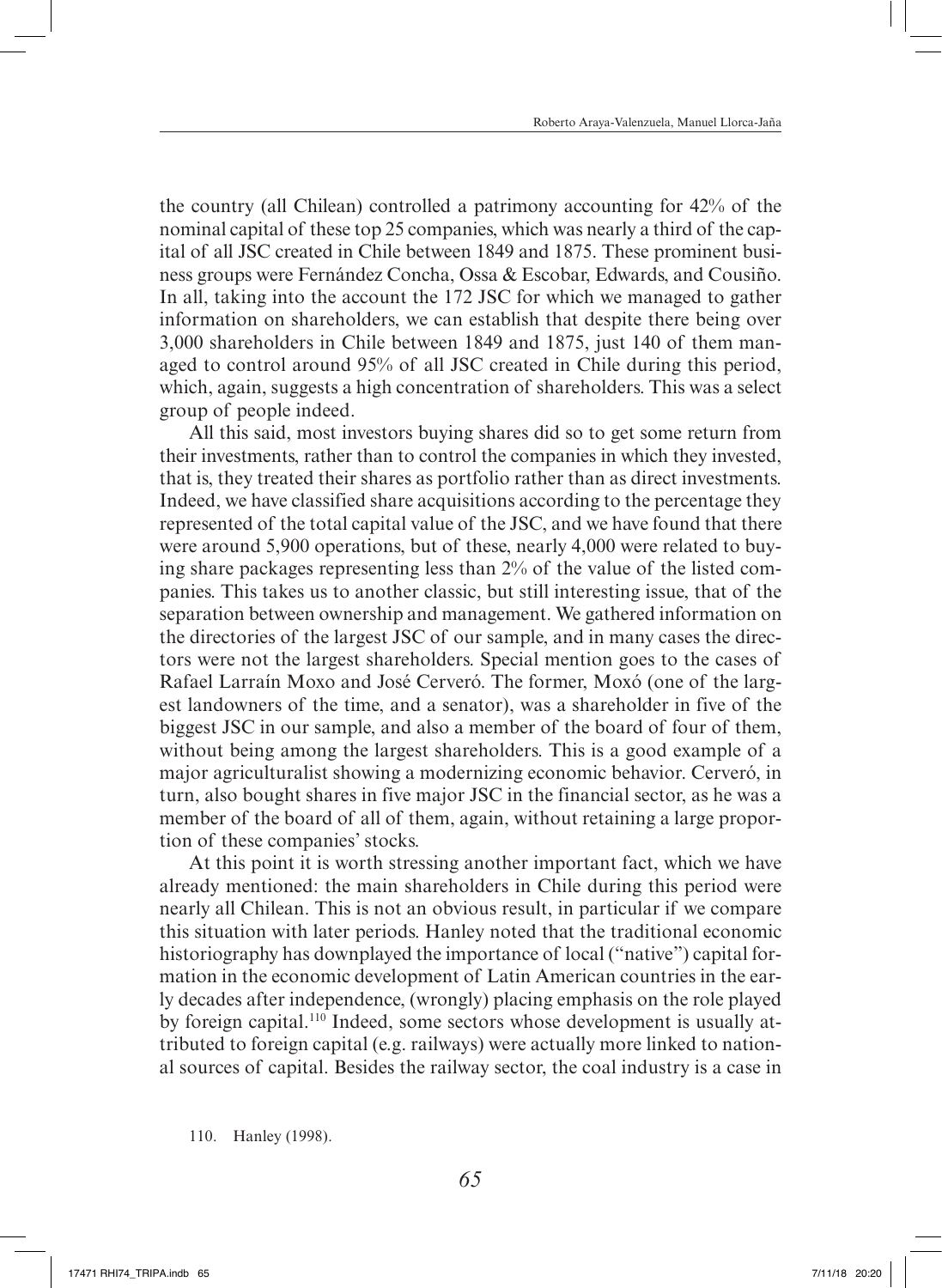point. This fact was already highlighted by Oppenheimer,<sup>111</sup> when he studied the financing of Chile's Central Valley railroads. The first railway companies in Chile were all predominantly funded by Chilean capital.<sup>112</sup>

But the scant foreign direct investment in Chile before 1875 should not be that surprising. We must bear in mind that after the failed British investment boom in Latin America in the 1820s, British capital did not flow to the region during the  $1830s$ ,  $1840s$  or  $1850s$ .<sup>113</sup> This is of consequence because at this time Britain was the main provider of capital around the world: there was no other significant lender. For instance, up to the end of the period covered by this paper, 1875, British investments in the Chilean railway sector were limited to some Britons investing in two Chilean railway companies (i.e. Copiapó's and Coquimbo's), while almost nothing was invested in banking and public utility companies. Even in mining, apart from the "Copiapó Mining Company" and the "Panucilla Copper Company", there was limited British investment in this star sector of the Chilean economy. Perhaps the only notable exception was the Pacific Steam Navigation Company, whose capital was largely British from the outset.114 Furthermore, not only did little foreign capital arrive in Chile, but Chile also exported capital to neighbouring Bolivia and Peru. As previously noted, many Chilean JSC were created, with Chilean capital, to operate in Caracoles (Bolivia) and the nitrate industry in Peru.115

Finally, it has to be mentioned that there were strong links between these family business groups and the state. There were various consequences. For instance, it was not unusual for them to lend money to national governments, as the Matte-MacClure and Edwards groups did in 1866, when they happily lent nearly £100,000 each to the government.<sup>116</sup> Furthermore, of the top 20 investors we identified in Table 7, ten of them—or 50%—were also members of parliament, as can be seen in Table 8.117 Finally, with many of the railways that were launched during this period, the government also participated as a shareholder (being a major investor in many of them), and given that many of the private investors in these companies held political office (e.g. 82% of the shareholders in the Santiago–Valparaiso railway held at least one nation-

111. Oppenheimer (1982).

112. It is worth mentioning that the Valparaiso–Santiago railroad was first offered to William Wheelwright, an American active in the introduction of steamships in Chile (founder of the prominent Pacific Steam Navigation Company), but he was not able to raise capital in either Europe or the USA, after which the government decided that Chilean capital should be raised instead. Oppenheimer (1982).

113. Rippy (1948).

- 114. Rippy (1948).
- 115. Escobar (1959).
- 116. Subercaseaux (1921).

117. The close links between economic and business elites undoubtedly brought wider consequences for Chilean society, including, for example, the decision to enter the Pacific War against Peru and Bolivia.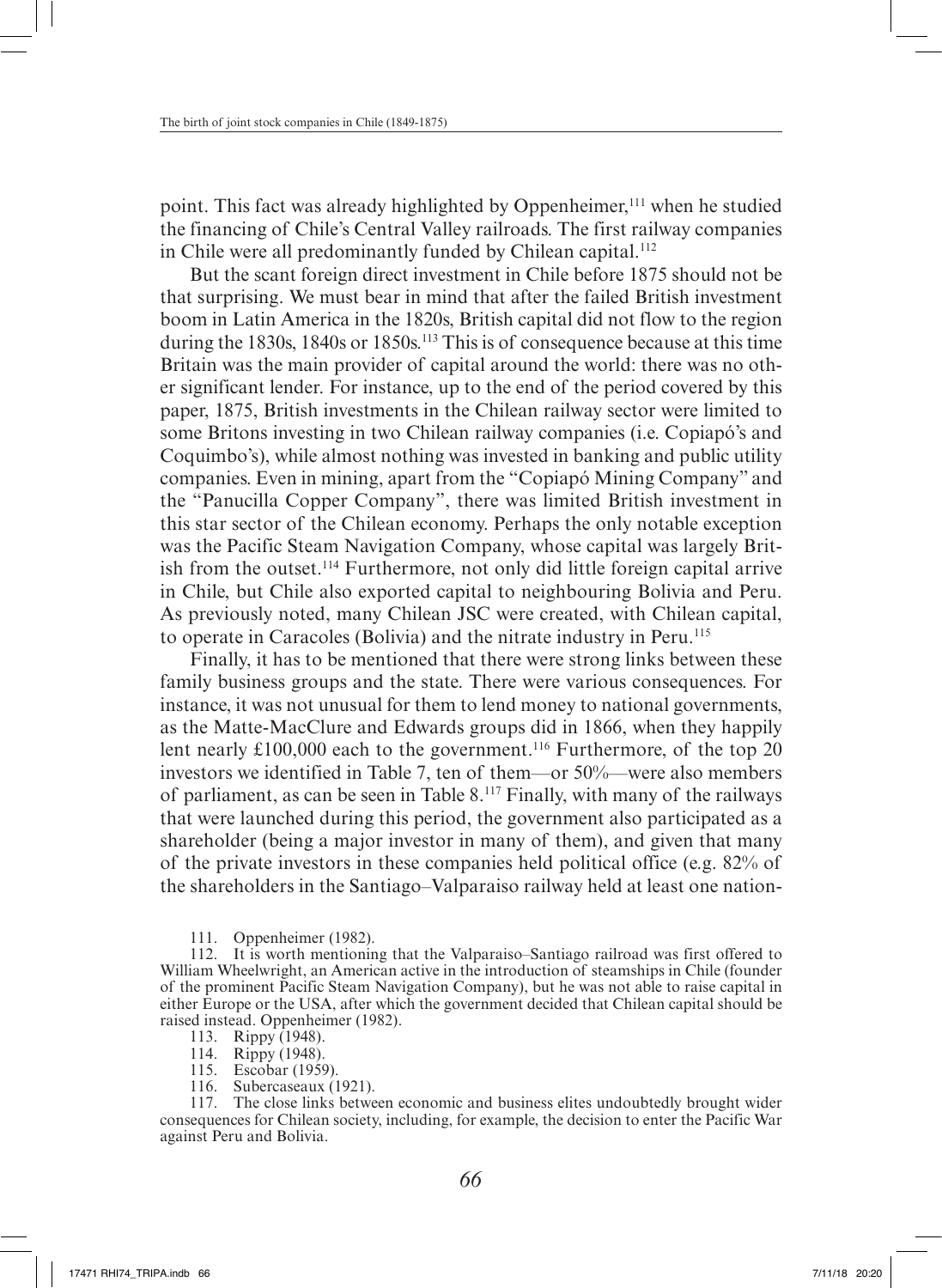| Sareholder's name         | <b>House</b>                           | Period                                           | <b>Department</b>                    | <b>Political affiliation</b> |
|---------------------------|----------------------------------------|--------------------------------------------------|--------------------------------------|------------------------------|
| Domingo Fernández Concha  | Deputy                                 | 1870-1873                                        | Chillán                              | <b>Conservative Party</b>    |
| Agustín Edwards Ossandon  | Deputy<br>Deputy<br>Senator            | 1861-1864<br>1873-1876<br>1876-1882              | Valparaíso<br>Valparaíso             |                              |
| Luis Cousiño Squella      | Deputy<br>Deputy<br>Deputy             | 1864-1867<br>1870-1873<br>1873-1876              | Lautaro<br>Santiago<br>Santiago      | <b>Liberal Party</b>         |
| José Tomas de Urmeneta    | Deputy<br>Senator                      | 1852-1855<br>1855-1864                           | Elqui-Cutun                          | <b>Liberal Party</b>         |
| Domingo Matte Messia      | Deputy<br>Deputy<br>Senator<br>Senator | 1852-1855<br>1855-1858<br>1858-1867<br>1873-1882 | Santiago<br>Santiago                 | <b>National Party</b>        |
| Francisco Pascual Álvarez | Deputy                                 | 1873-1876                                        | Limache                              |                              |
| Matías Cousiño Jorquera   | Deputy<br>Senator                      | 1852-1855<br>1855-1864                           | Quillota                             | <b>Conservative Party</b>    |
| Francisco Puelma Castillo | Deputy<br>Deputy<br>Deputy             | 1858-1861<br>1861-1864<br>1870-1873              | Nacimiento<br>Quinchao<br>San Carlos | <b>National Party</b>        |
| Francisco Ignacio Ossa    | Senator                                | 1864-1873                                        |                                      |                              |
| Miguel Cruchaga Montt     | Deputy                                 | 1870-1873                                        | Petorca                              | <b>National Party</b>        |

**TABLA 8** ▪ *Major shareholders in Chile that were also members of parliament, 1850-1875*

*Source:* author's work, from Urzúa (1992), Montt (1861), Edwards (1932), Figueroa (1925), and Heise (1982).

al political office), $118$  not surprisingly, many of these JSC received government loans whenever they were under economic difficulties. That is, lent money flowed both ways, and state-builders, private investors and financers operated all in a similar fashion.

#### **Conclusions**

During the period covered by this paper, Chilean economic backwardness was still only too evident. That said, the economy was not static: on the contrary, there were clear signs of economic modernization and institutional change fostering economic growth. The codification of key economic activities (e.g. commercial code, banking code), including a JSC law, were crucial steps to a mature process of effective judiciary for business activities in the country. Within this context, joint stock companies were, undoubtedly, among the main institutional innovations introduced by the Chilean business world

118. Oppenheimer (1982).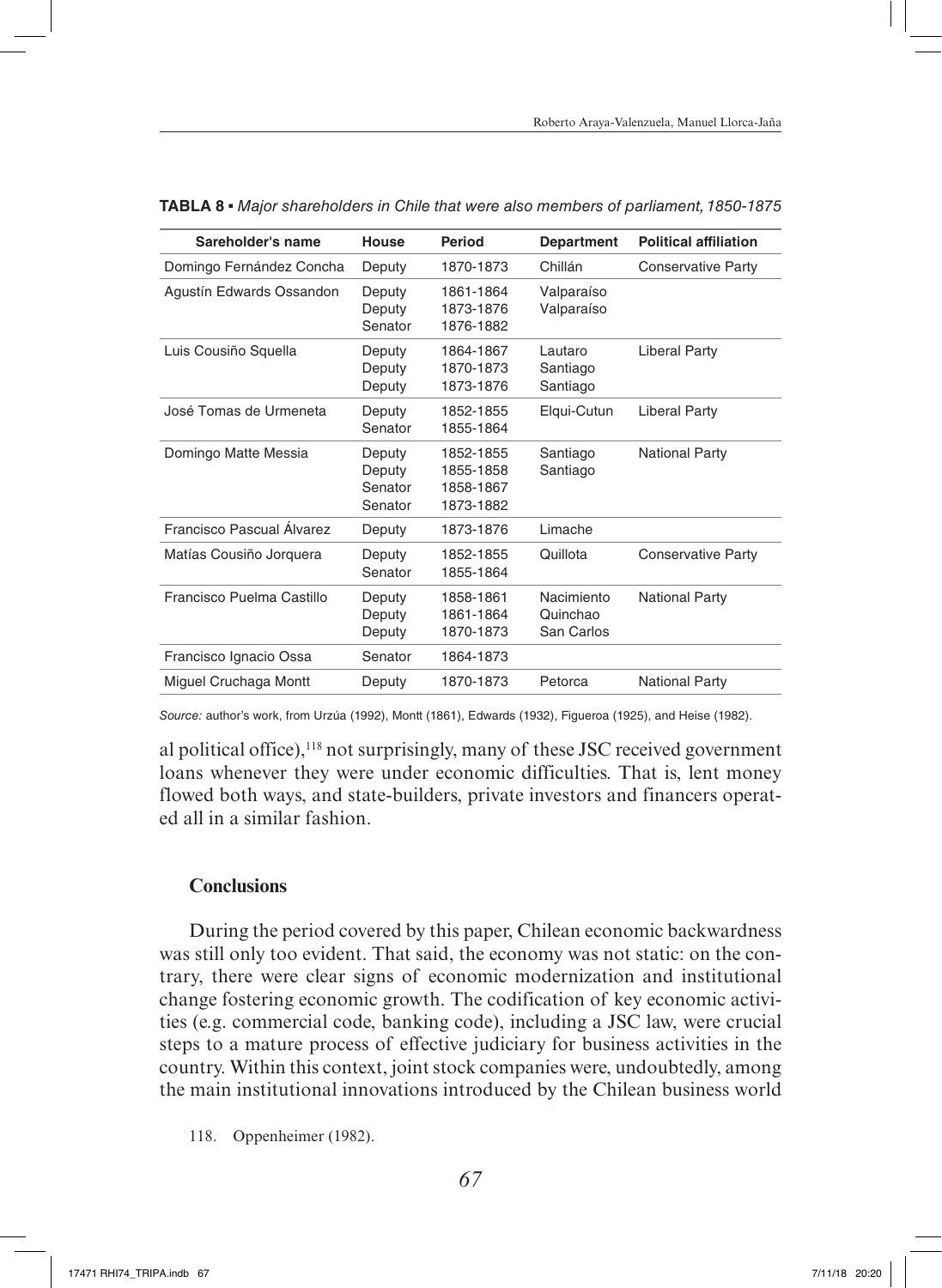in association with the government during the nineteenth century: JSC came together with nation building, industrialisation, new business strategies (e.g. vertical integration), booming exports and economic growth. According to a contemporary and respected politician, writing in 1872, Chilean economic growth was not due solely to peace and natural development, "but above all to joint stock companies".119

Over 180 JSC were created between 1849 and 1875, and with them a money market for private securities. They also widened the pool of organizational business options available to businessmen, triggering the emergence of bigger companies, in particular in the mining, transport and financial sectors. Some prominent local entrepreneurs turned increasingly to the use of JSC as the preferred vehicle for their business activities. Indeed, JSC (in particular the possibility of trading shares) allowed Chilean entrepreneurs to attract more capital to large investment projects, which was not possible under the old legal partnerships previously available to them. Most of these new capital-intensive projects also signalled a departure from colonial times, when large-scale projects were mainly the resort of the colonial administration, rather than the private sector (although it is true than in some railway companies the state was a major shareholder).

Overall, our findings for this early period of JSC start-ups are that, first, there was a high level of share concentration in JSC ownership during 1849- 1875, while the stock prices were still too high for small savers to aspire to buying shares. Second, and linked to the above, the first Chilean family business groups emerged during this period, in part thanks to a diversification strategy that was largely possible due to the emergence of JSC. Third, most shareholders were Chilean (while those who were foreigners were mostly permanent residents, such as Waddington and Escobar), $120$  which meant that the main investment projects undertaken in mining, banking and transport were funded with national rather than foreign capital, and was quite contrary to what happened thereafter, when foreign capital controlled the nitrate and copper sectors.121 Fourth, Chilean businessmen were active in mobilizing capital funds and adopting new technologies, a point already brought to our attention by Oppenheimer.<sup>122</sup> The entrepreneurial spirit of local businessmen, miners, bankers, agriculturalists and traders is undeniable. Fifth, many of the modernizers came from the old landed aristocratic elites, such as Larraín Moxó and Fernández Concha. Finally, there were strong links between the earliest Chilean business groups, which were also shareholders, and the state.

- 119. González (1872).
- 120. For more details on Waddington, see Araya (2017).
- 121. Couyoumdjian et al. (1993).
- 122. Oppenheimer (1982).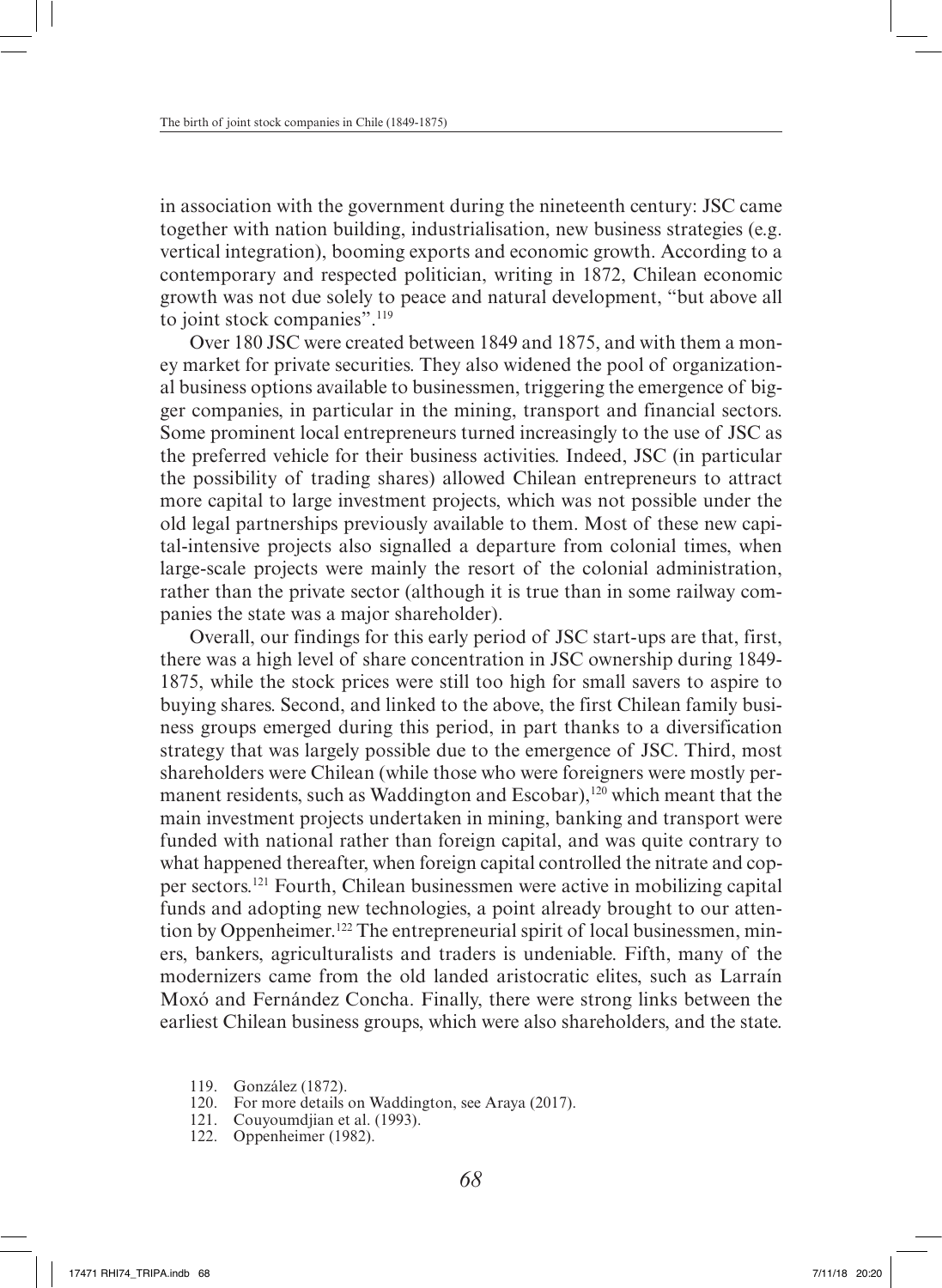**APPENDIX 1** ▪ *Further details of main sources used to build our databases*

Main volumes used from the Notarial Archives of Valparaiso (1850- 1875): Volumes 108, 109, 110, 119, 125, 137, 141, 173, 398, 410.

Main volumes used from the Notarial Archives of Santiago (1850-1875): Volumes 260, 261, 262, 263, 264, 271, 274, 323, 356, 380, 478.

Government's Bulletin of Laws and Decrees: All numbers from 1854 to 1874.

*El Araucano* newspaper: All numbers from 1855 to 1875.

Treasury Archive (1850-1875): Volumes 553, 657, 724, 725.

**APPENDIX 2** ▪ *The 25 largest JSC in Chile (ranked per capital), 1849-1875, their main shareholders and the presidents of their directorates*

| No.            | <b>JSC</b>                                        | Year of<br>creation | Nominal<br>Capital,<br>£000 | Main shareholder<br>or controlling group<br>(year of creation) | <b>Shares</b><br>of main<br>share-<br>holder | Directory's president              |
|----------------|---------------------------------------------------|---------------------|-----------------------------|----------------------------------------------------------------|----------------------------------------------|------------------------------------|
| 1              | Banco Sudamericano                                | 1872                | 2,895                       | Fernández Concha (El<br>Porvenir de las Familias)              | 43%                                          | Rafael Larrain Moxo                |
| $\overline{c}$ | Ferrocarril entre Santiago<br>y Valparaíso        | 1852                | 1,34                        | Government<br>and individuals                                  | 10%                                          | Matías Cousiño                     |
| 3              | Banco Nacional de Chile                           | 1865                | 1,335                       | Ossa-Escobar                                                   | 18%                                          | Antonio Escobar                    |
|                |                                                   |                     |                             | José Tomás<br>de Urmeneta                                      | 18%                                          |                                    |
| 4              | Compañía Chilena de<br>Depósitos y Consignaciones | 1868                | 959                         | Fernández Concha (El<br>Porvenir de las Familias)              | 10%                                          | Rafael Larrain Moxo                |
| 5              | Compañía Esplotadora<br>de Lota y Coronel         | 1869                | 959                         | Cousiño                                                        | 66%                                          | Rafael Larrain Moxo                |
| 6              | Banco Agrícola                                    | 1868                | 767                         | José Manuel Balmaceda<br>(El Porvenir de las<br>Familias)      | 9%                                           | Geronimo Urmeneta                  |
| $\overline{7}$ | La República                                      | 1871                | 766                         | Ferreira & Keitel                                              | 5%                                           | <b>ND</b>                          |
| 8              | Compañía Nacional<br>de Seguros                   | 1871                | 766                         | Mac Laughlin                                                   | 12%                                          | Juan Brown                         |
| 9              | Compañía Huanchaca<br>de Bolivia                  | 1872                | 579                         | Dorado Hermanos                                                | 27%                                          | Joaquín Dorado                     |
| 10             | Banco del Sur                                     | 1869                | 575                         | Juan Manuel Alemparte                                          | 4%                                           | Domingo Ocampo                     |
| 11             | Banco Nacional de Bolivia                         | 1871                | 574                         | Edwards                                                        | 7%                                           | <b>Agustin Edwards</b><br>Ossandon |
| 12             | Sociedad del Ferrocarril<br>del Sur               | 1855                | 571                         | Goyenechea                                                     | 12%                                          | Jose Tomas<br>de Urmeneta          |

*(Continued on next page)*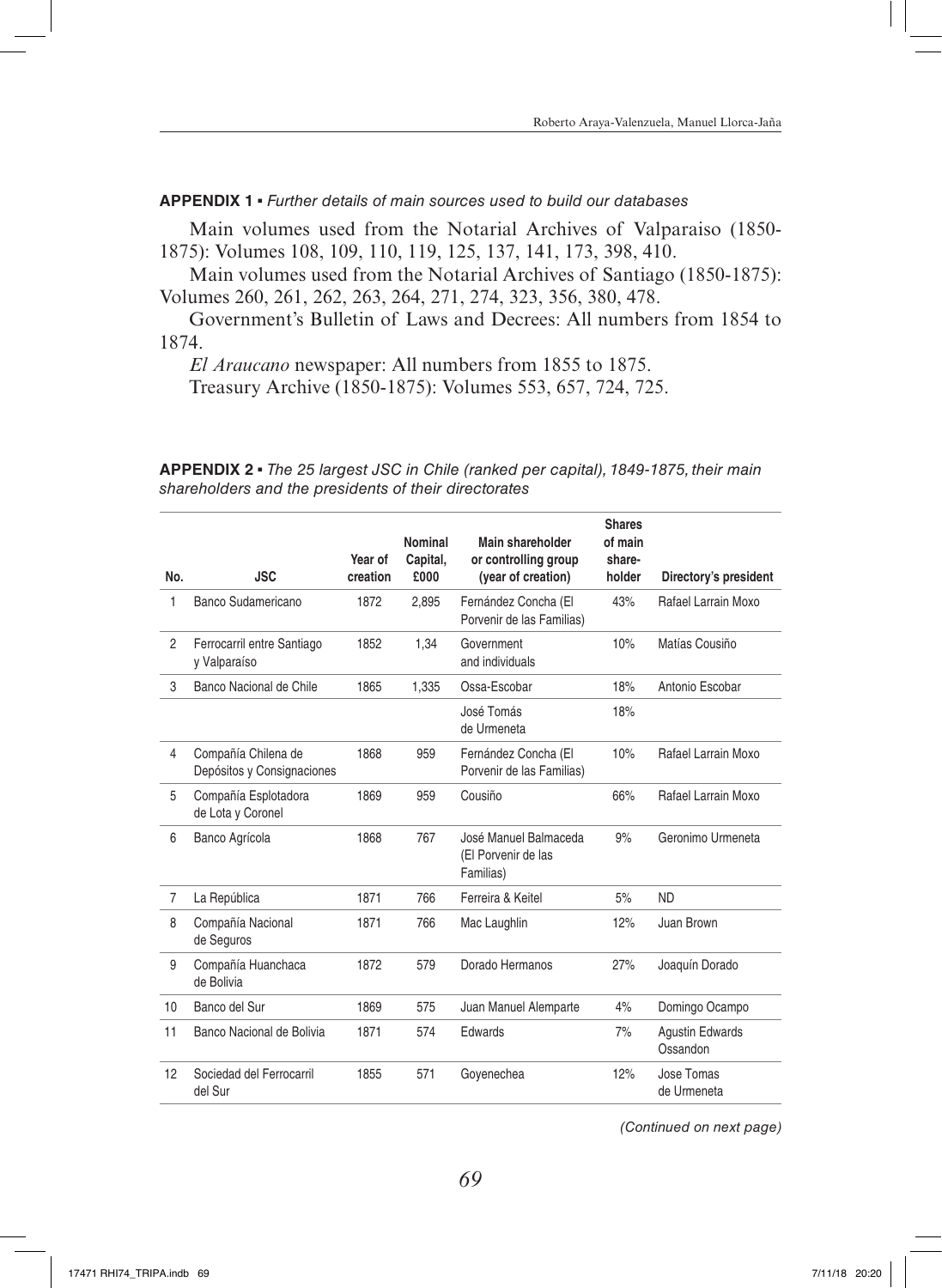| 13 | Compañía de Salitres y<br>Ferrocarril de Antofagasta                              | 1872 | 482 | Edwards                                           | 34% | Agustín Edwards<br>Ossandon         |
|----|-----------------------------------------------------------------------------------|------|-----|---------------------------------------------------|-----|-------------------------------------|
| 14 | Banco de la Alianza                                                               | 1872 | 482 | Smith-Manselli                                    | 22% | Pedro Nolasco<br>Marcoleta          |
| 15 | Compañía Sudamericana<br>de Vapores                                               | 1872 | 482 | Lyon Hermanos                                     | 20% | Maximiano Errazuriz V.              |
| 16 | Compañía Chilena<br>de Seguros                                                    | 1853 | 393 | Edwards                                           | 6%  | Agustín Edwards<br>Ossandon         |
| 17 | Compañía de Minas de<br>Plata de Arnous de Riviere                                | 1872 | 386 | Riviere                                           | 61% | <b>Enrique Arnous</b><br>de Riviere |
| 18 | Compañía Agrícola                                                                 | 1872 | 386 | Fernández Concha (El<br>Porvenir de las Familias) | 19% | Rafael Larrain Moxo                 |
| 19 | Compañía de Minas<br>y Fundición de Chañaral                                      | 1872 | 386 | Ossa-Escobar                                      | 38% | Emilio Escobar                      |
| 20 | Compañía de Maderas<br>y Bugues                                                   | 1871 | 383 | Álvarez                                           | 60% | <b>ND</b>                           |
| 21 | Banco de Depósitos y<br>Descuentos de Valparaíso                                  | 1855 | 380 | Cousiño                                           | 14% | Jose Cervero                        |
| 22 | Co. Sud Americana<br>Conservera de Carnes<br>Alimenticias y Materias<br>Orgánicas | 1874 | 373 | Egaña                                             | 26% | <b>ND</b>                           |
| 23 | Compañía Nacional<br>de Seguros La América                                        | 1861 | 372 | Alfredo Ward                                      | 6%  | José Cervero                        |
| 24 | Banco de Valparaíso                                                               | 1859 | 371 | Subercaseaux                                      | 10% | José Cervero                        |
| 25 | Compañía Beneficiadora<br>de Metales                                              | 1874 | 371 | Ossa-Escobar                                      | 28% | Emilio Escobar                      |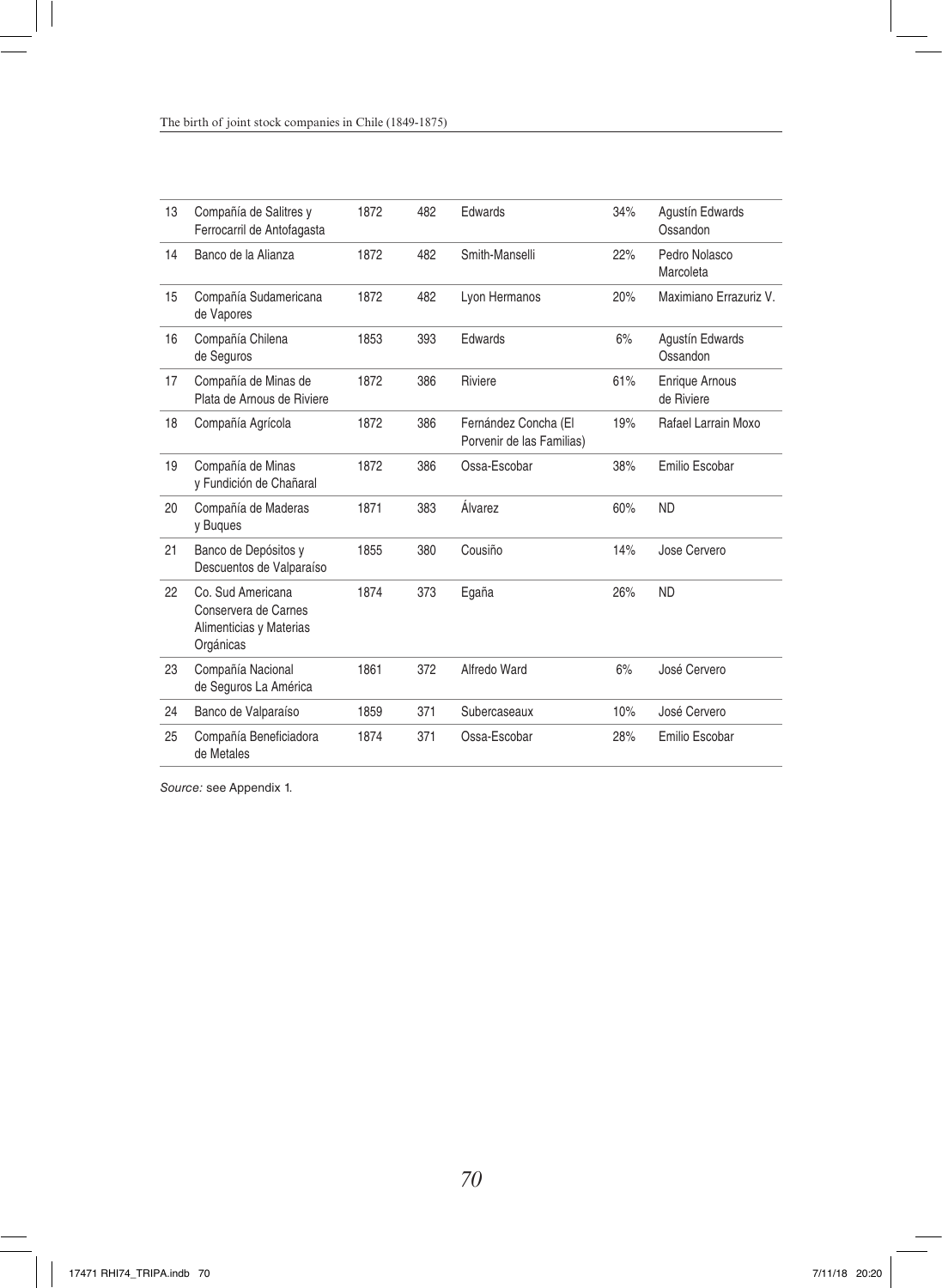### **BIBLIOGRAPHY**

- Adelman, Jeremy (1999), *Republic of capital: Buenos Aires and the legal transformation of the Atlantic world*, Stanford University Press, Stanford.
- Aguirre, Andrés (2017), "Los grupos económicos chilenos en perspectiva histórica: entre la industrialización sustitutiva de importaciones y el neoliberalismo 1938-1988", PhD Thesis, Universitat de Barcelona, Departamento de Historia Económica, Instituciones, Política y Economía Mundial.
- Andrades, Eduardo (2011), "La sociedad anónima en la tradición jurídica hispano-indiana. Estudios Histórico-Jurídicos", xxxiii, pp. 401-444.
- Araya, Roberto (2017), "Josué Waddington. De agente consignatario a engranaje modernizador en el Chile tradicional, 1817-1876", in Manuel Llorca-Jaña and Diego Barría (eds.), *Empresas y Empresarios en la Historia de Chile, 1810-1930*, Editorial Universitaria, Santiago.
- Banco de Valparaíso (1861), *Estatutos del Banco de Valparaíso*, Imprenta y Librería del Mercurio, Valparaíso.
- Bowden Dalzell y Cia. (1872), *Guía Jeneral de las Sociedades Anónimas establecidas en Chile*, Imprenta del Mercurio, Valparaíso.
- Bravo, Carmen Gloria (2000), *La flor del desierto. El mineral de Caracoles y su impacto en la economía chilena*, DIBAM, Santiago.
- Cariola, Carmen, and Sunkel, Osvaldo (1982), *Un siglo de historia económica de Chile*, Cultura Hispánica, Madrid.
- Carmagnani, Marcello (1998), *Desarrollo industrial y subdesarrollo económico: el caso chileno (1860-1920)*. Dirección de Bibliotecas, Archivos y Museos, Centro de Investigaciones Diego Barros Arana, Santiago.
- Cavieres, Eduardo (1988), *Comercio chileno y comerciantes ingleses 1820-1880*, Universidad Católica de Valparaíso, Valparaíso.
- Chile (1854 to 1874), *Boletín de las Leyes i Decretos del Gobierno*, Imprenta Nacional, Santiago.
- Compañía Agrícola (1872), *Estatutos de la Compañía Agrícola*. Imprenta del Ferrocarril, Santiago.
- Compañía del Ferrocarril de Coquimbo (1860), *Prospecto, estatutos y otros documentos del Ferrocarril de Coquimbo*, Imprenta del Comercio, Valparaíso.
- Colli, Andrea, and Rose Mary, (2010), "Family business", in Geoffrey Jones and Jonathan ZEITLIN (eds.), *The Oxford Handbook of business history*, Oxford University Press, Oxford, pp. 194-218.
- Couyoumdjian, Juan Ricardo; Millar, René and Tocornal, Josefina (1993), *Historia de la Bolsa de Comercio de Santiago, 1893-1993. Un siglo de mercado de valores en Chile*, Bolsa de Comercio, Santiago.
- Díaz, José; Lüders, Rolf, and Wagner, Gert (2016), *La República en cifras. Historical statistics*, UC, Santiago.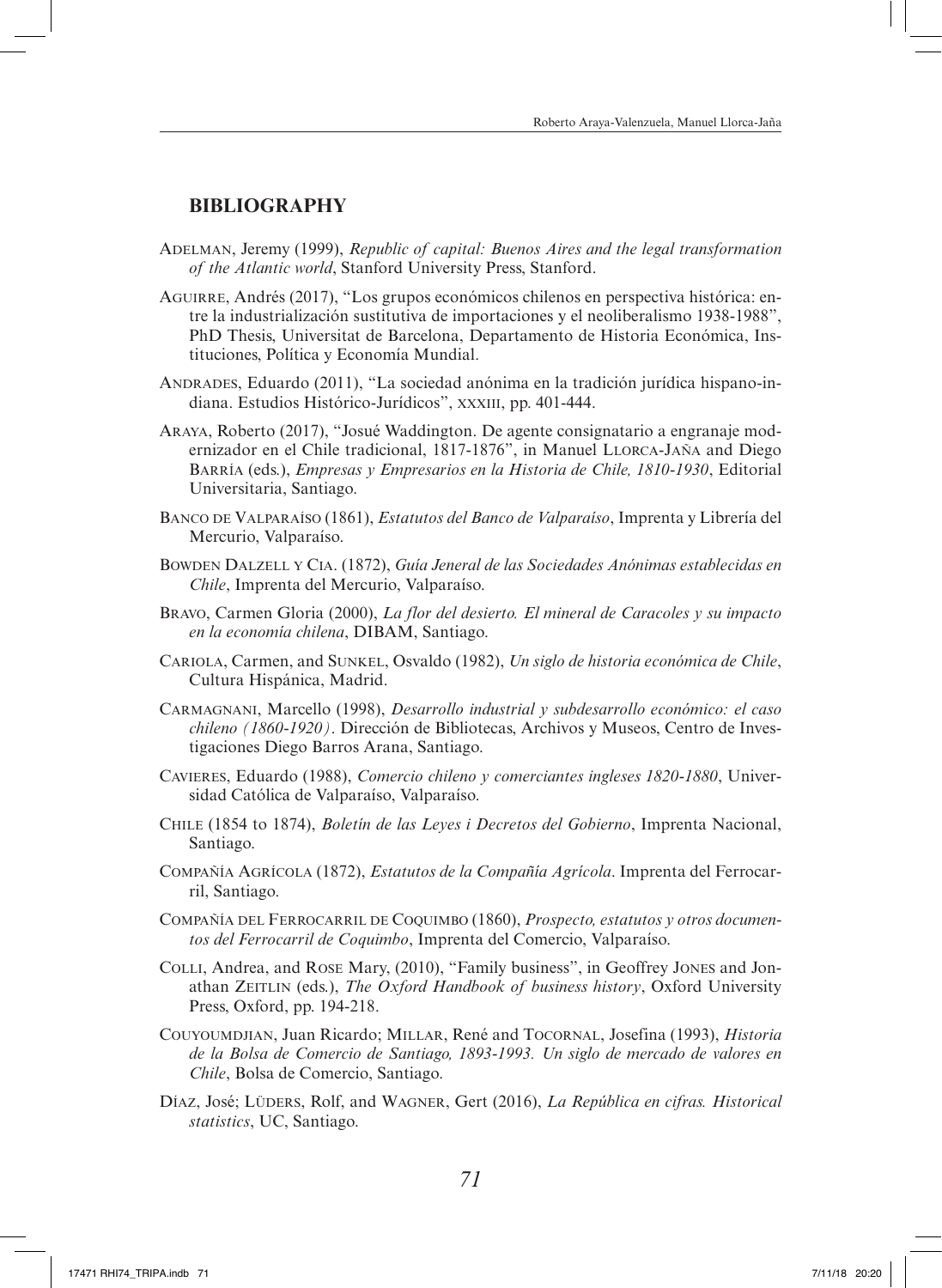- Edwards, Agustín (1932), *Cuatro presidentes de Chile 1841-1876*, Sociedad Imprenta y Litografía Universo, Valparaíso.
- Escobar, Luis (1959), *El Mercado de Valores*, Pacífico, Santiago.
- Espejo, Patricio (2016), *El Barón de la Rivière: caballero de ingenio del gran mundo*. RIL, Santiago.
- Fernández, Paloma, and Lluch Andrea (eds.) (2015), *Familias empresarias y grandes empresas familiares en América Latina y España*, Fundación BBVA, Bilbao.
- Figueroa, Virgilio (1925), *Diccionario histórico y biográfico de Chile: 1800-1925*, Imprenta y Litografía La Ilustración, Santiago.
- Franks, Julian; Mayer, Colin, and Rossi, Stefano, (2005), "Spending less time with the family: the decline of family ownership in the United Kingdom", in R. K. Morck (ed.), *A history of corporate governance around the world: family business groups to professional managers*, University of Chicago Press, Chicago, pp. 581-611.
- Freedeman, Charles (1965), "Joint-Stock Business Organization in France, 1807-1867", *Business History Review*, 39, no. 2, pp. 184-204.
- (1967), "The Coming of Free Incorporation in France, 1850-1867", *Explorations in Entrepreneurial History*, 4, no. 3, pp. 211-231.
- (1979), *Joint stock companies in France 1807-1867. From privileged company to modern corporation*, University of North Carolina Press, Chapel Hill.
- Freeman, Mark; Pearson, Robin and Taylor, James (2004), "The Politics of Business: Joint Stock Company Constitutions in Britain, 1720-1844", Mimeo.
- (2012), *Shareholder Democracies? Corporate Governance in Britain and Ireland before 1850*, University of Chicago Press, Chicago.
- Gianetti, Renato and Vasta, Michelangelo (eds.) (2006), *Evolution of Italian enterprises in the 20th century*, Springer, Heidelberg.
- Gómez-Galvarriato, Aurora, and Musacchio, Aldo (2008), "Larger Menus and Entrepreneurial Appetite: An Empirical Investigation of Organizational Choice in Mexico, 1886–1910". Working Paper, Harvard Business School.
- González, Marcial (1872), "Las sociedades anónimas o el crédito y la riqueza en Chile", *Anales de la Universidad de Chile*, 41, no. 1, pp. 47-79.
- Goo, Say (2013), *Study report on history of company incorporation in Hong Kong*, Companies Registry, Hong Kong.
- Guy, Donna and Seibert, Sibila (1982), "La industria argentina, 1870-1940: Legislacion comercial, mercado de acciones y capital extranjero", *Desarrollo Economico*, 22, no. 87, pp. 351-374.
- Haber, Stephen (1991), "Industrial concentration and the capital markets: a comparative study of Brazil, Mexico, and the United States, 1830–1930", *Journal of Economic History*, 51, no 3, pp. 559-80.
- Hanley, Anne (1998), "Business finance and the São Paolo Bolsa, 1886-1917", in John. H. Coatsworth and Alan M. Taylor (eds.), *Latin America and the world economy since 1800*, Harvard University Press, Cambridge, MA, pp. 115-38.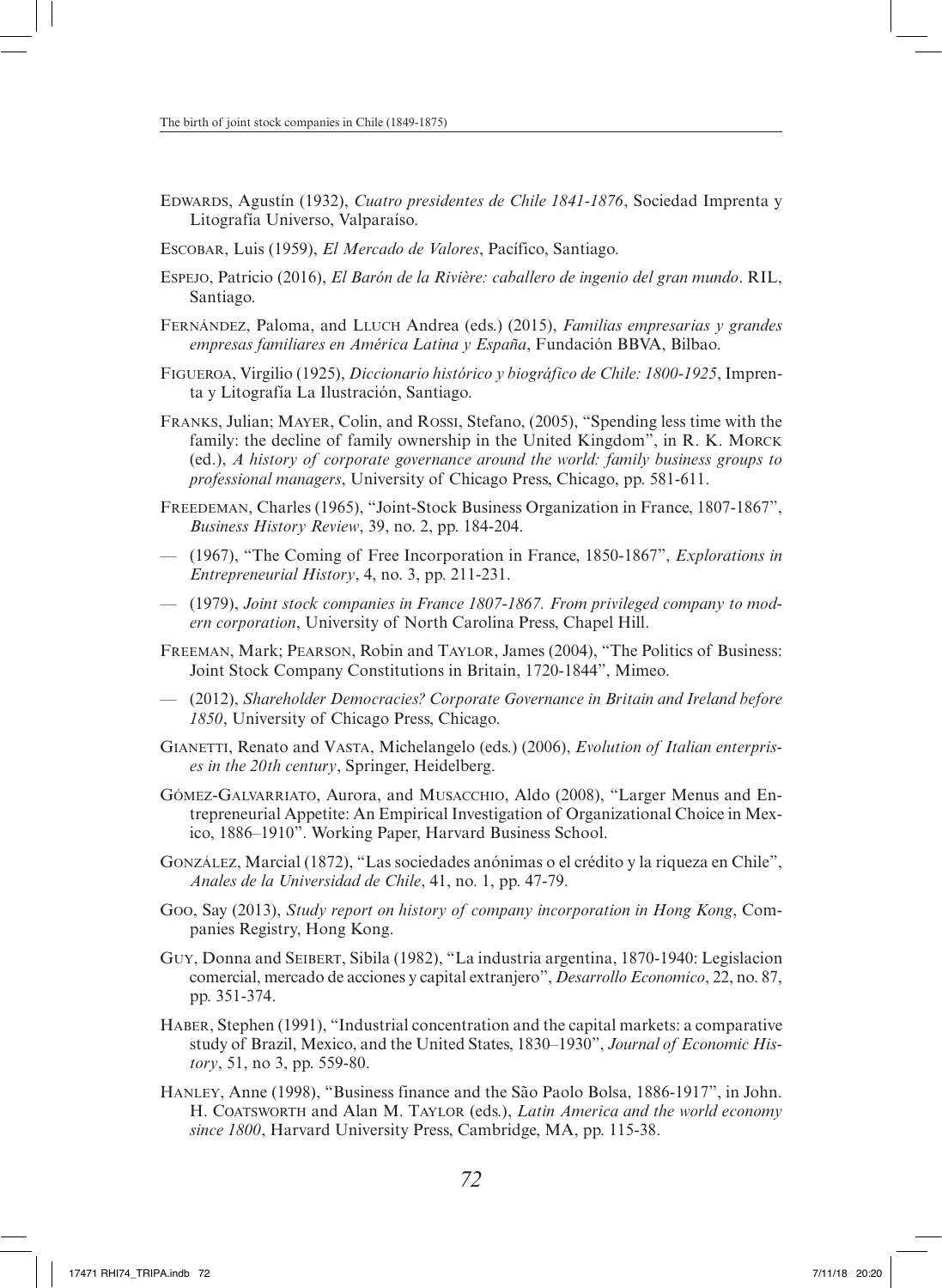- Hannah, Leslie (2013), "Corporations in the US and Europe, 1790-1860", *Business History*, 56, no. 6, pp. 865-899.
- (2015), "A global corporate census: publicly traded and close companies in 1910", *Economic History Review*, 68, no. 2, pp. 548-573.
- Heise, Julio (1982), *El período Parlamentario 1861-1925*, Editorial Universitaria, Santiago.
- Islas, Gonzalo (2011), "Gobierno corporativo y estructura de propiedad en Chile: 1854- 2005", in Geoffrey Jones and Andrea Lluch (eds.), *El impacto histórico de la globalización en Argentina y Chile: empresas y empresarios*, Temas, Buenos Aires.
- Kirsch, Henry (1977), *Industrial development in a traditional society: the conflict of entrepreneurship and modernization in Chile*, University of Florida Press, Gainesville-Florida.
- Lagunilla-Iñarritu, Alfredo (1973*). La Bolsa en el mercado de valores de México y su ambiente empresarial*, Bolsa de Valores de México, Mexico City.
- Lamoreaux, Naomi (1988), *The Great Merger Movement in American Business, 1895- 1904*, Cambridge University Press, Cambridge.
- Lansberg, Ivan and Perrow, Edith (1991), "Understanding and working with leading family business in Latin America", *Family Business Review*, 4, no. 2, pp. 127-147.
- Lefort, Fernando (2010), "Business groups in Chile", in Asli M. Colpan, Takashi Hikino and James R. Lincoln (eds.), *The Oxford handbook of business groups*, Oxford University Press, Oxford, pp. 387-423.
- Levy, Maria Barbara (1977), *História da bolsa de valores do Rio de Janeiro*, IBMEC, Rio de Janeiro.
- Llorca-Jaña, Manuel (2011), *La Historia del Seguro en Chile, 1810-2010*, Fundación Mapfre, Madrid.
- (2012), *The British textile trade in South America in the nineteenth century*, Cambridge University Press, Cambridge.
- Llorca-Jaña, Manuel and Navarrete-Montalvo, Juan (2017), "The Chilean economy during the 1810s-1830s and its entry into the world economy", *Bulletin of Latin American Research*, 36, no. 3, pp. 354-369.
- Llorca-Jaña, Manuel; Robles, Claudio; Navarrete-Montalvo, Juan and Araya-Valenzuela, Roberto (2017), "La agricultura y la elite agraria chilena a través de los catastros agrícolas, *c*.1830-1855", *Historia*, 50, no. 2, pp. 597-639.
- Lluch, Andrea (2017). "Leyes corporativas y formatos organizacionales de las grandes empresas en Argentina: una primera aproximación (1889-1950)", Mimeo, XVI Jornadas Interescuelas/Departamentos de Historia, Mar del Plata.
- Montt, Manuel (1861), *Cuadro histórico de la administración Montt, escrito según sus propios documentos*, Imprenta y Librería del Mercurio, Valparaíso.
- Moreno-Lázaro, Javier (2013), "La Bolsa de La Habana, el mercado mundial de Azúcar y las fluctuaciones de la economía cubana, 1910-1959", *Revista de Historia Económica-Journal of Iberian and Latin American Economic History*, 31, no. 1, pp. 111-143.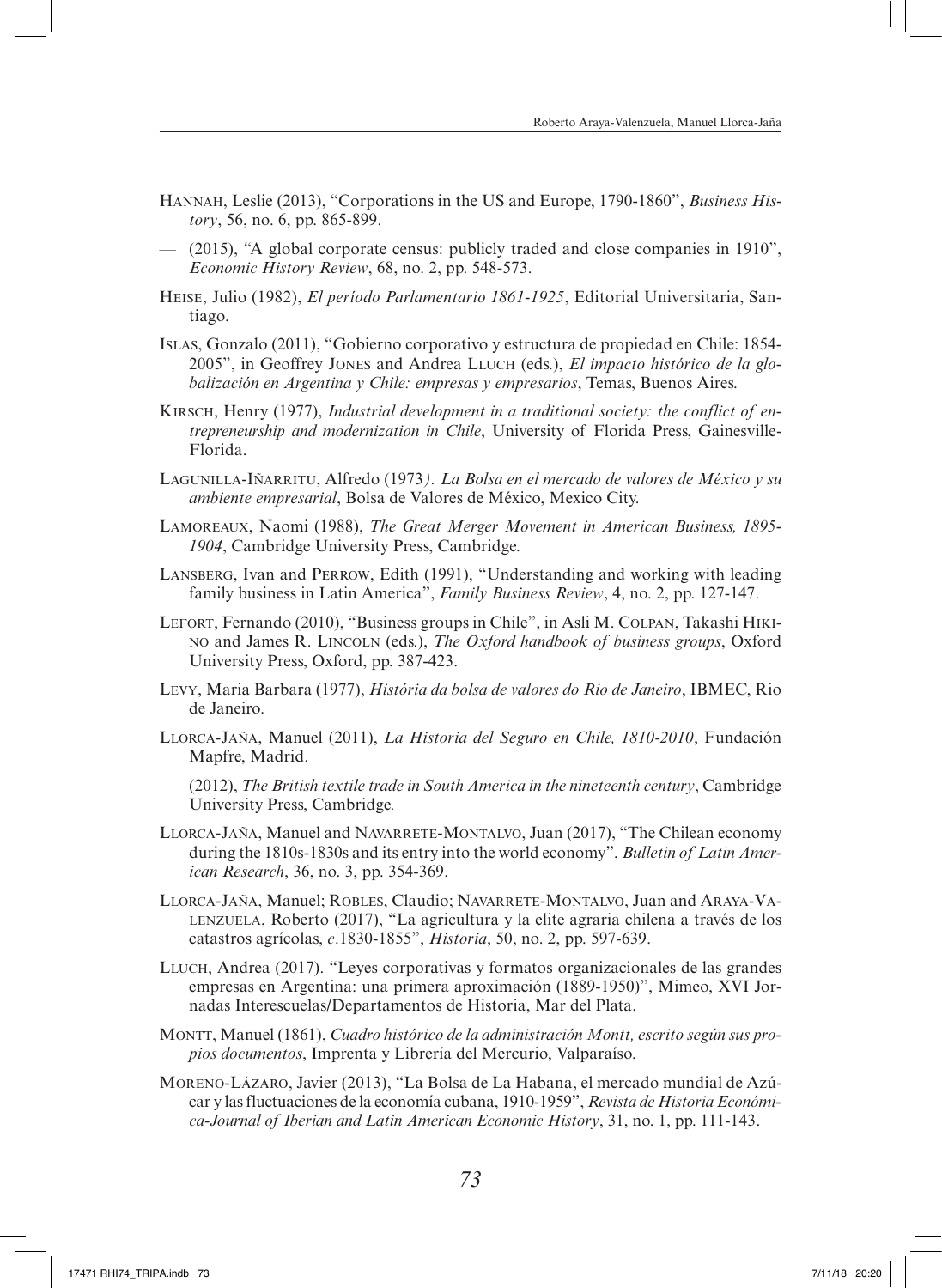- (2015), "The Stock Exchange, the State and economic development in Mexico, 1932- 1976", *Revista de Historia Económica-Journal of Iberian and Latin American Economic History*, 33, no. 2, pp. 321-350.
- (2017), "La Bolsa de Valores de México durante el porfiriato y la revolución, 1885- 1934", *América Latina en la Historia Económica*, 24, no. 1, pp. 98-139.
- Musacchio, Aldo (2009), *Experiments in financial democracy: corporate governance and financial development in Brazil, 1882-1950, Cambridge University Press, New York.*
- Nazer, Ricardo (1994), *José Tomás Urmeneta, Un empresario de siglo xix*, Centro de Investigaciones Diego Barros Arana, Santiago.
- (2000), "El surgimiento de una nueva elite empresarial en Chile: 1830-1880", in Franco Boneli and María Rosario Stabili (eds.), *Minoranze e culture imprenditoriali. Cile e Italia (secoli xix- xx)*, University of Rome, Rome, pp. 59-80.
- (2017), "Familias empresariales, herencias y traspaso de patrimonios: de emprendedores a rentistas. El caso de la familia Edwards, 1880-1914", in Manuel Llorca- Jaña and Diego Barría (eds.), *Empresas y Empresarios en la Historia de Chile, 1810-1930*, Editorial Universitaria, Santiago.
- Nazer, Juan Ricardo; Llorca-Jaña, Juan and Navarrete-Montalvo, Manuel (2017), "The Cousiño-Goyenechea family, 1810-1940: a big Chilean family business", *Atenea*, 516, pp. 49-67.
- Neves, Pedro (2011), "The Development of Portuguese Corporate Sector during the 19th century: an assessment based on the joint stock company start-ups", Mimeo, Paper presented at the EBHA Annual Conference.
- Oppenheimer, Robert (1982), "National Capital and National Development: Financing Chile's Central Valley Railroads", *Business History Review*, 56, no. 1, pp. 54-75.
- Ortega, Luis (2005), *Chile en ruta al capitalismo*, DIBAM, Santiago.
- Owen, Thomas (1991), *The corporation under Russian law, 1800–1917: a study in Tsarist economic policy*, Cambridge University Press, Cambridge.
- Payne, Peter L. (1980), *The Early Scottish Limited Companies, 1856–1895: An Historical and Analytic Survey*, Scottish Academic Press, Edinburgh.
- Pepelasis, Ioanna Sapfo (2011), "Joint stock company births in Greece (1830-1909): Demography and 'rising expectations'", Working Papers Series, 06-2011, Athens University, Department of Economics.
- Riguzzi, Paolo (2006), "Sistema legal y sociedades anónimas en México, 1854-1917", Working Paper 118, El Colegio Mexiquense, Mexico.
- Rippy, J. Fred (1947), "Latin America and the British Investment 'Boom' of the 1820s", *Journal of Modern History*, 19, no. 2, pp. 122-129.
- (1948), "British investments in Latin America, end of 1876", *Pacific Historical Review*, 17, no. 1, pp. 11-18.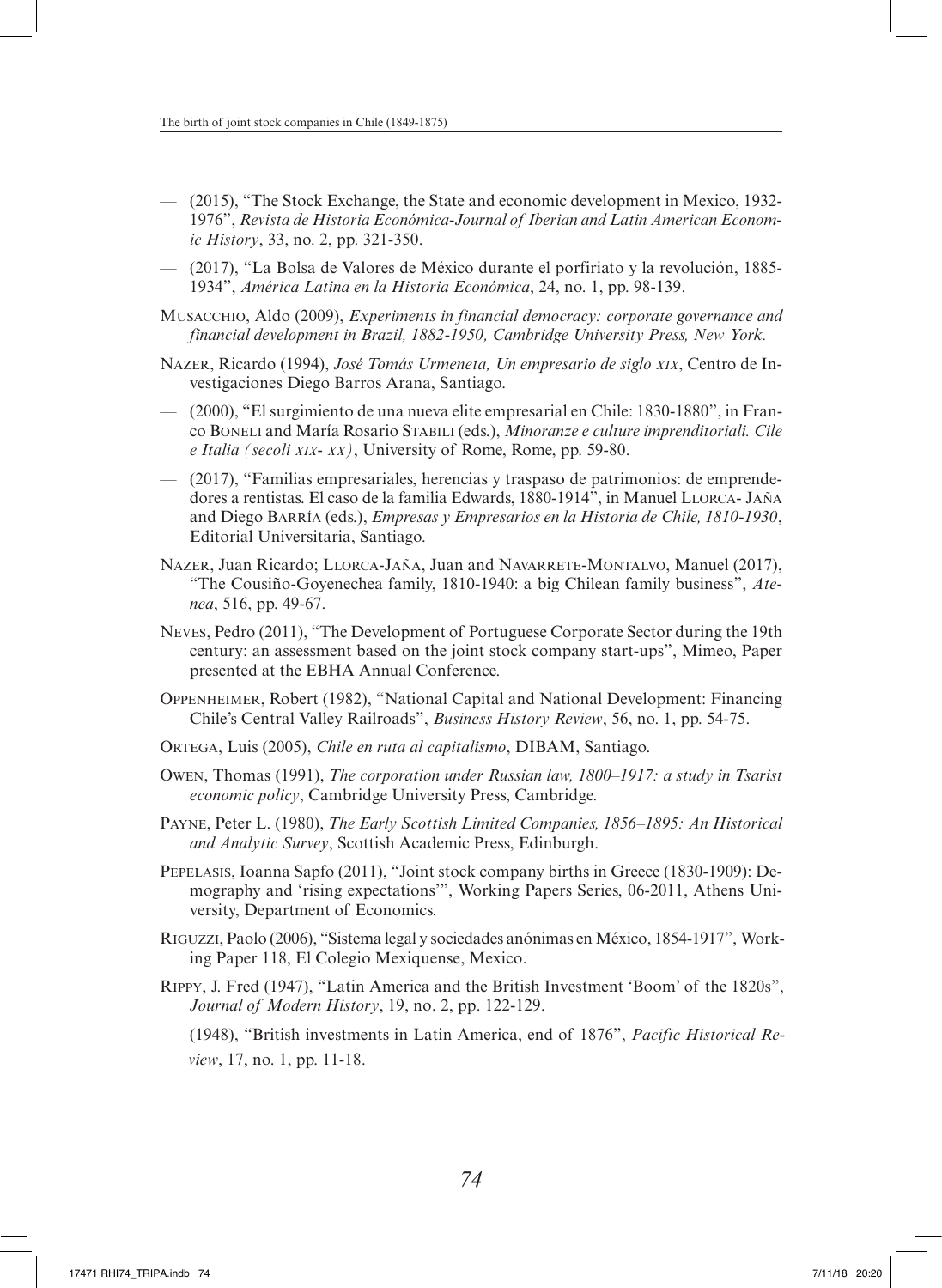- Ross, Cesar (2003), *Poder, mercado y Estado. Los bancos de Chile en el siglo xix*, LOM, Santiago.
- Rungta, Radhe Shyam (1970), *The rise of business corporations in India, 1851-1900*, Cambridge University Press, Cambridge.
- Subercaseux, Guillermo (1921), *El sistema monetario y la organización bancaria de Chile*, Universo, Santiago.
- Sylla, Richard and Wright, Robert (2013), "Corporation Formation in the Antebellum United States in Comparative Context", *Business History*, 55, no. 4, pp. 653-669.
- Toninelli, Pierangelo and Pavese, Claudio (2014), "Joint Stock Companies: Dynamics, Legal Institutions and Regional Economic Disparities in Italy, 1859-1914", DEMS Working Paper 282, University of Milan-Bicocca.
- Urzúa, Germán (1992), *Historia política de Chile y su evolución electoral: desde 1810 a 1992*, Jurídica de Chile, Santiago.
- Valenzuela, Luis (1995), *Tres estudios sobre el comercio y la fundición de cobre en Chile y en el mercado mundial 1830-1880*, Librería Chile Ilustrado, Santiago.
- (2009), "Gregorio Ossa Cerda y 'Ossa y Escobar'. Un banco de avíos mineros, c. 1855- 1884", *Historia Social y de las Mentalidades*, 13, no. 2, pp. 1-35.
- Vial, Gonzalo; Arancibia, Patricia and Góngora, Álvaro (1997), *La Sudamericana de Vapores en la historia de Chile*, Zigzag, Santiago.
- Wessel, Carlos (1902), *Anuario Wessel de la deuda pública y sociedades anónimas establecidas en Chile para 1902*, Imprenta Universo, Santiago.
- WRIGHT, Robert (2011), "Rise of the Corporation Nation", in Douglas Irwin and Richard Sylla (eds.), *Founding Choices, American Economic Policy in the 1790s*, University of Chicago Press, Chicago.